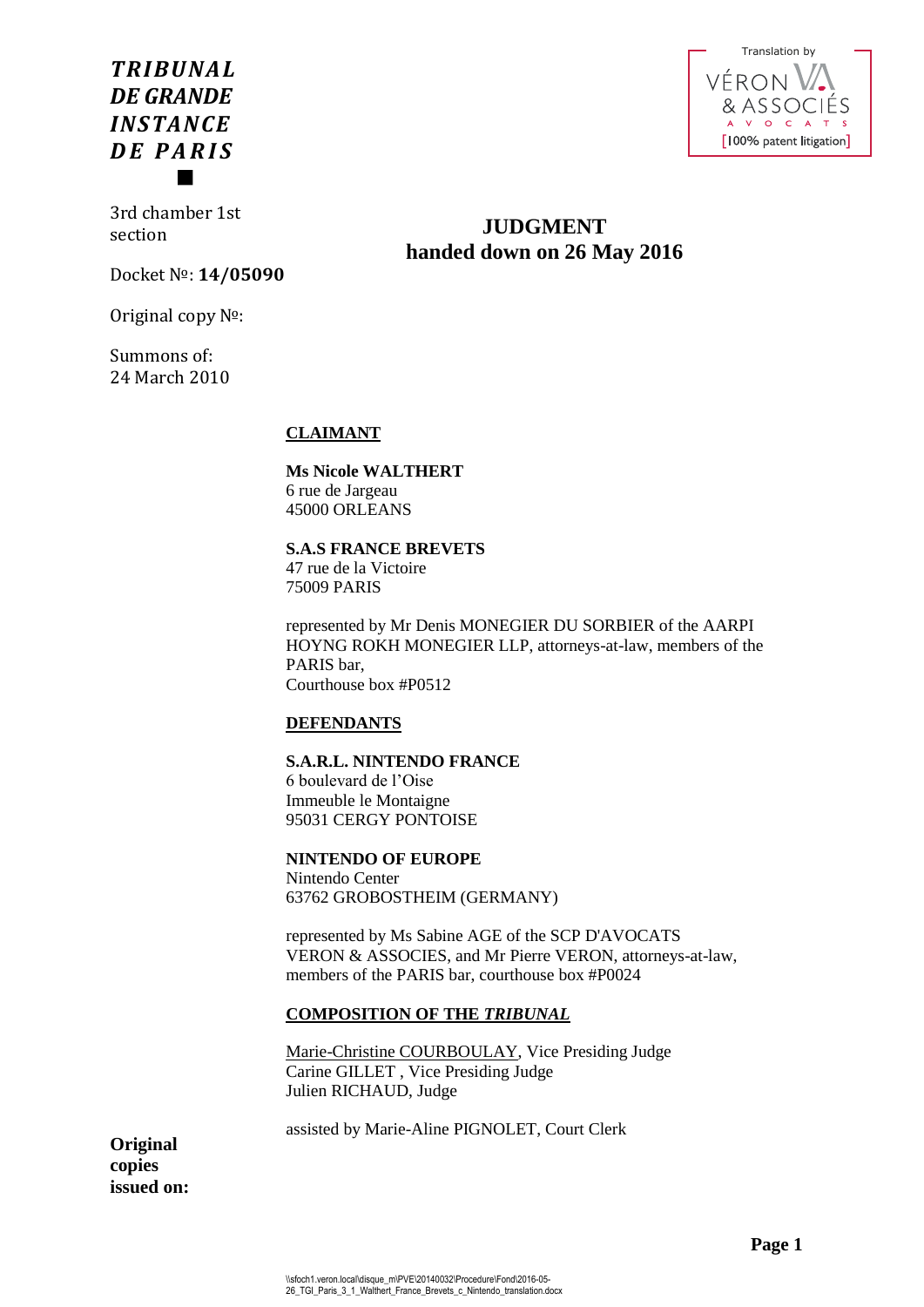## **DISCUSSION**

At the hearing of 4 April 2016 held in open court

# **JUDGMENT**

Pronounced publicly by making the judgment available at the court clerk's office

\_\_\_\_\_\_\_\_\_\_\_\_\_\_\_\_\_\_\_\_\_\_\_\_\_\_\_\_

After having heard all the parties In first instance

# **FACTS AND CLAIMS**

# **Parties to the dispute**

Ms Nicole WALTHERT, a retired physical therapist and osteopath; acquired, over the course of her career, knowledge of the role that walking and underfoot contact play in allowing the human body to maintain balance and dynamic movement, as well as vast experience in the methods intended to improve the latter.

In this context, she developed her knowledge in the field of balanced biped posture detection.

She claims to have developed several inventions in this field.

In the 1980s, she developed the "Bull-test", a device which "looks like a bathroom scale: the upper mobile plate on which the marks are provided for foot placement has a round spirit level, designed to detect balance and its anomalies. When the bubble is accurately centred, the person is balanced and the centre of gravity is in place."

She also published a piece in 1986 entitled "Walking, Source of Health", in which she presents, *inter alia*, exercises for obtaining balance using the Bull-test.

Several of Ms Nicole WALTHERT's inventions are protected by patents, including patent FR 06 08323, the subject matter of these proceedings, for which an application was made on 22 September 2006. This patent was the subject of a European extension filed on 13 September 2007 under number EP 07 848 230, and published under number EP 2 067 009, designating France.

By declaration to the European Patent Office of 20 December 2013, the designation of France was withdrawn from this European patent application, which was published in the European Patent Bulletin number 2014/10 of 5 March 2014.

FRANCE BREVETS is a company dedicated to the development of patents in Europe. It was created in March 2011 in connection with the Future Investments program, and is held equally by the State and the Caisse des dépôts et consignations (Deposits and Consignments Fund).

Its mission is supporting innovation by assisting private and public research to better protect and develop its patents.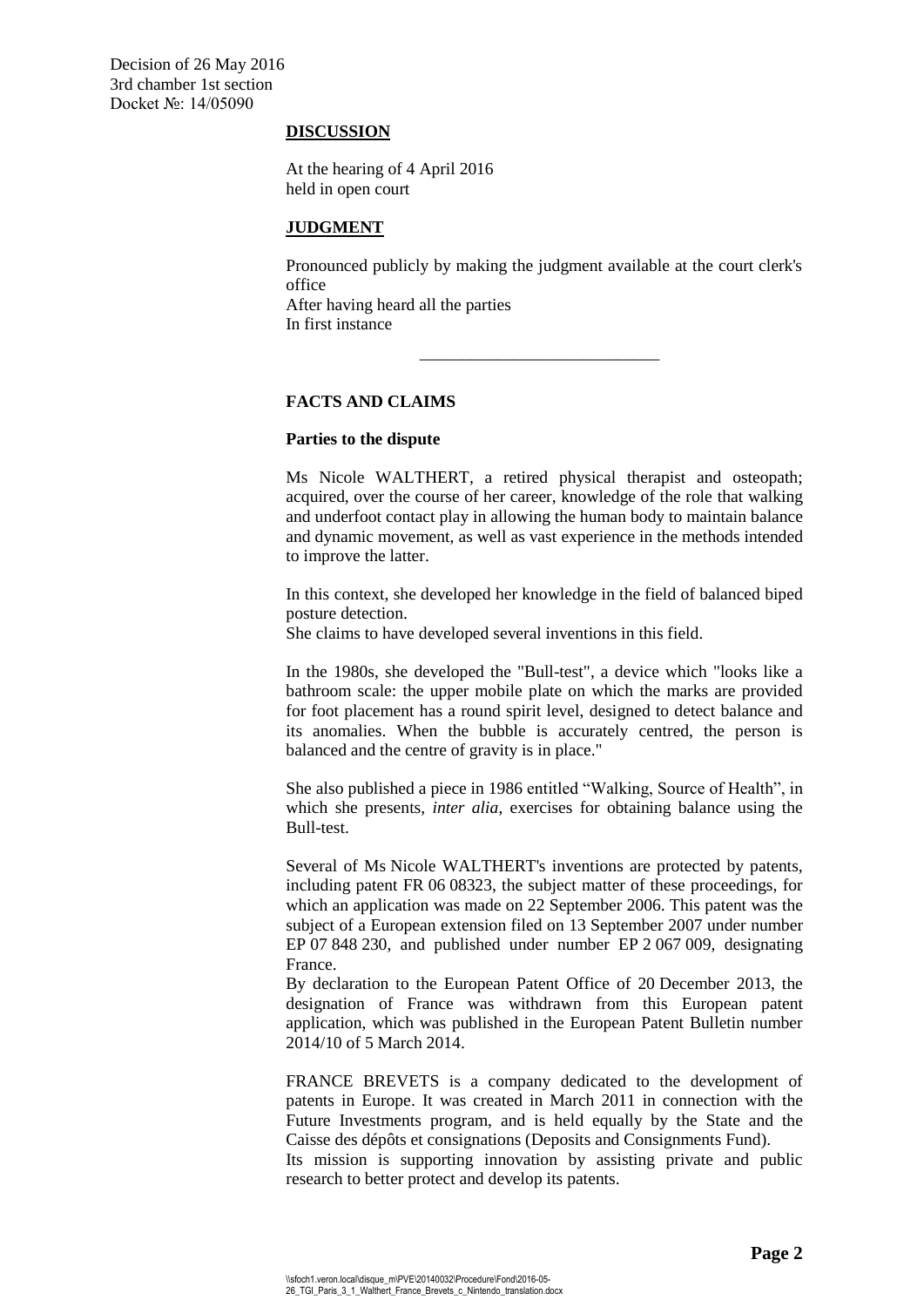> By non-notarial deed dated 18 December 2013, Ms WALTHERT assigned half of her rights to the French patent № 06 08323 to FRANCE BREVETS, which accordingly became a 50% co-owner of the patent.

> This partial transfer of rights was recorded in the National Patents Register on 16 January 2014 under № 0 199 006 and was published in the Official Journal of Industrial Property № 08/2014.

> NINTENDO FRANCE and NINTENDO OF EUROPE GmbH are subsidiaries of the Japanese company Nintendo Co. Ltd., which was one of the main precursors of video games and remains a leader in the industry.

> NINTENDO FRANCE is responsible for the distribution of the products of the Nintendo group in France while NINTENDO OF EUROPE, a company governed by the laws of Germany, coordinates the distribution of the products in Europe.

## **The dispute**

As of the end of 2006, NINTENDO has marketed a new video game console in France named Wii.

Since then several versions have been made available: \*the Wii U, marketed since November 2012, and \*the Wii Mini, marketed since March 2013.

On 25 April 2008, NINTENDO launched an accessory of the Wii console in France: the Wii Balance Board, and its game software, Wii Fit.

Since its launch in April 2008, the Wii Fit software has been available in several versions:

\*the Wii Fit Plus software, an improved version of the Wii Fit game, marketed since October 2009, and

\*the Wii Fit U software, adapted to the Wii U console, marketed since December 2013.

Since their marketing, the Wii Fit game and the Wii Balance Board have been extraordinarily successful, leading to record sales.

The Wii Balance Board is "peripheral equipment which determines changes of posture by the user when the user plays the games or performs the proposed exercises" with the Wii Fit software.

The Wii Balance Board makes it possible to detect the center of gravity of the users standing on the board and the Wii Fit software proposes balance games using this accessory.

Considering that the Wii Balance Board and the Wii Fit software, associated with the Wii console, reproduced the characteristics of her patent FR 06 08323 and that the presentation of the activities proposed with this accessory and this software was similar to the balance exercises proposed and represented in her work "Walking, Source of Health",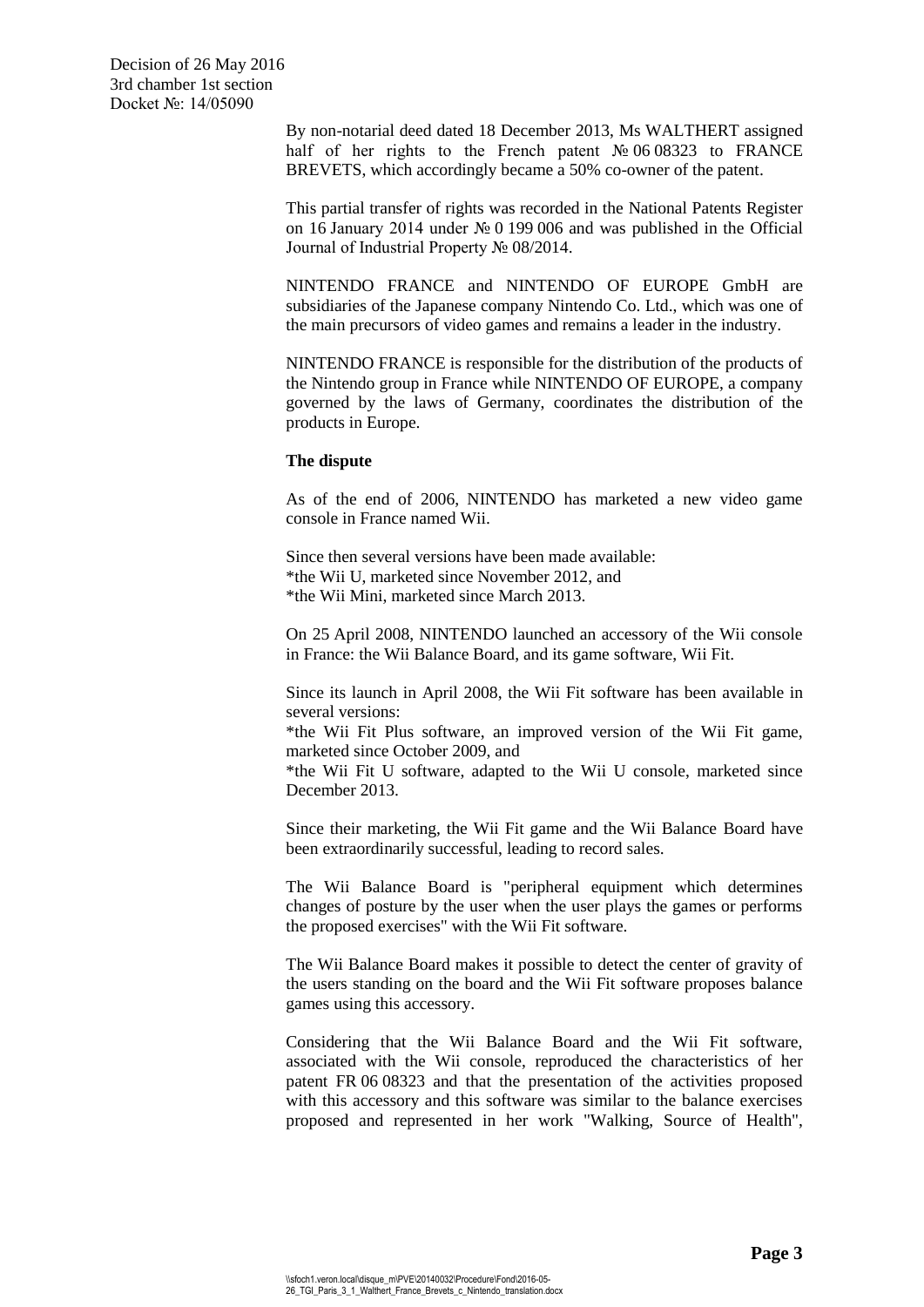published in 1986, Ms WALTHERT, by a letter of 7 July 2008, delivered through her industrial property counsel, put NINTENDO FRANCE on notice with respect to the risk of infringement of her patent FR 06/08323.

On 24 March 2010, considering that the infringement continued, she had a writ of summons served on NINTENDO FRANCE to appear before this Court for infringement of her French patent № 06 08323 and her copyrights.

By order of 11 January 2011, the judge in charge of the case preparation ordered a stay of proceedings up until the date on which the French patent ceased being effective pursuant to the terms of Article L. 614-13 of the French Intellectual Property Code or up until the date on which the application for the European patent would be denied, withdrawn or deemed withdrawn, or the European patent revoked; and the withdrawal of the matter from the case list.

As the designation of France has been withdrawn from the European patent application, Article L. 614-13 of the French Intellectual Property Code ceased to be applicable since the French patent shall continue to be effective up until 22 September 2026, independently of the European patent application.

Since the reason for the stay has disappeared, by a pleading of 26 March 2014, Ms WALTHERT requested that the matter be reinstated on the case list.

By a pleading of 9 April 2014, FRANCE BREVETS voluntarily intervened in the thus reinstated proceedings and the claimants filed a pleading on the merits on 11 July 2014.

By a pleading of 11 July 2014, Ms Nicole WALTHERT abandoned her claim lodged in respect of her copyrights.

Authorised by orders of 3 October 2014 of the President of the 3rd chamber, 1st section of the *tribunal de grande instance de Paris*, Ms WALTHERT and FRANCE BREVETS carried out two *saisiescontrefaçon*:

\*the first one on NINTENDO FRANCE's premises on 9 October 2014, \*the second one in a Micromania store, on 14 October 2014.

On 29 October 2014, in the presence of the bailiff Mr Jourdain, the patent attorney Mr Alain Collet performed supplementary tests relating to:

\*a Wii Mini console seized during the *saisie-contrefaçon* of 14 October 2014,

\*a Wii Fit Plus software program and a Wii Balance Board accessory purchased on 27 October 2014 in an Auchan store, according to the bailiff's report drafted by Mr Sebban.

By an act of 7 November 2014 and in response to the arguments put forward by NINTENDO FRANCE in a pleading served on 6 November 2014, Ms Nicole WALTHERT and FRANCE BREVETS sued NINTENDO OF EUROPE as an obligatory party.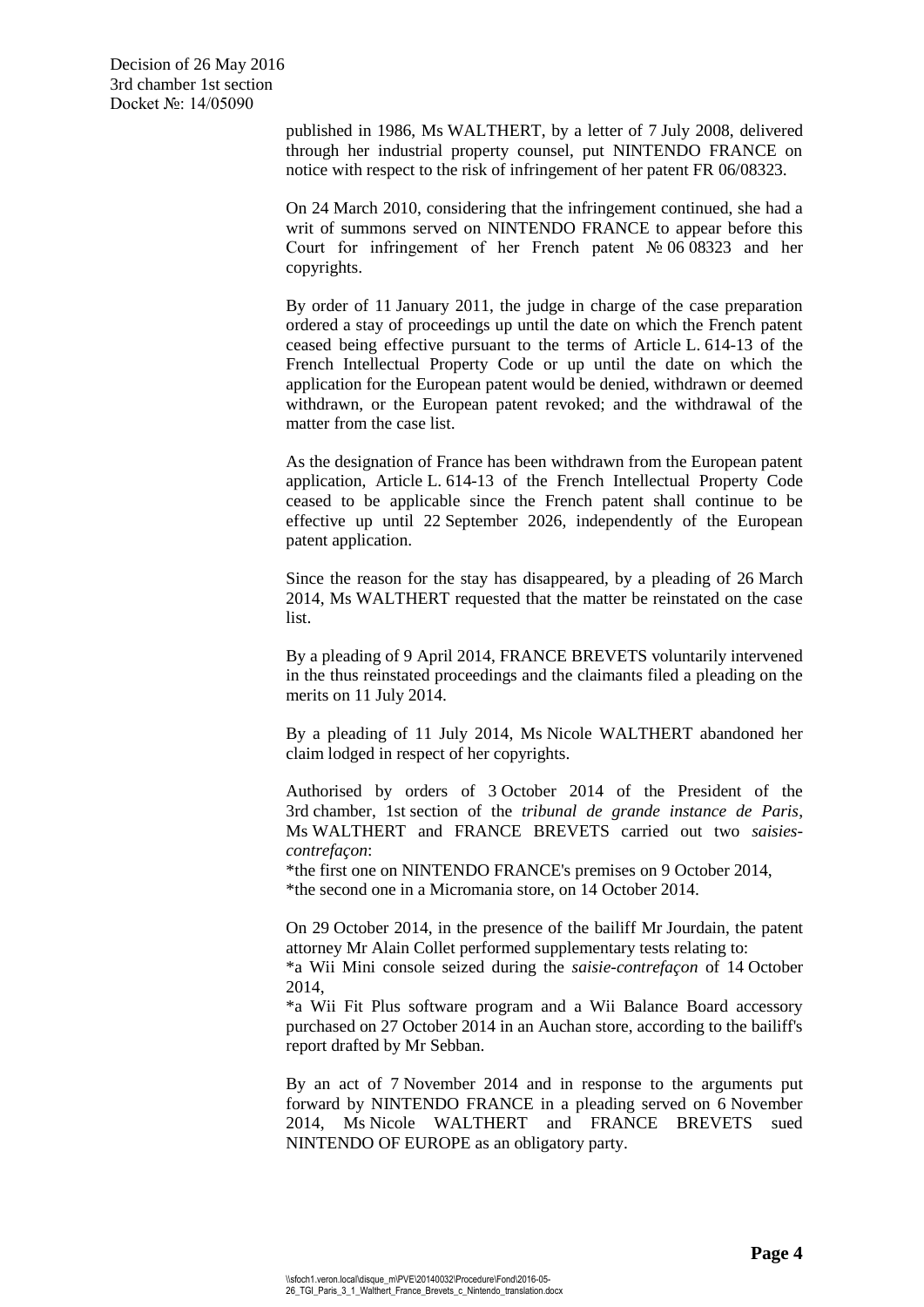> By an order of 20 January 2015, the judge in charge of the case preparation consolidated the two proceedings.

> Nintendo first sent its new pleading, as a confidential document, to Ms WALTHERT and FRANCE BREVETS's attorney-at-law, on 10 March 2015.

> This pleading included technical and commercial information on the Wii Balance Board, which Nintendo did not wish to disclose to third parties foreign to the proceedings.

> It notified, consequently, on 22 April 2015, a version of this pleading, in which the aforementioned information had been redacted, pending an agreement with the claimants for preserving confidentiality against third parties.

> Such an agreement having been concluded on 10 June 2015, Nintendo then notified the full version of its pleading on 12 June 2015.

> In their last e-pleading of 15 February 2016, Ms Nicole WALTHERT and FRANCE BREVETS request that the *tribunal*:

> Pursuant to Articles L. 611-1 *et seq.*, L. 613-1 et seq., and L. 615-1 *et seq.* of the French Intellectual Property Code, as well as in view of the exhibits enumerated in the statement attached to this pleading,

> Declare Ms WALTHERT and FRANCE BREVETS admissible and founded in their claim for infringement, Dismiss all the claims lodged by NINTENDO FRANCE and NINTENDO OF EUROPE GmbH, in particular the counterclaims, as being, if not inadmissible, at least deprived of any basis in law or in fact,

> Declare that claims 1, 2, 3, 7, 8, 9, 10, 12, 14, 15, and 16 of patent FR 06 08323 are valid,

> Declare that NINTENDO FRANCE and NINTENDO OF EUROPE GmbH, by importing, offering, putting on the market, using or stocking for the aforementioned purposes devices reproducing claims 1, 2, 3, 7, 8, 9, 10, 12, 14, 15, and 16 of patent FR 06 08323, owned by Ms WALTHERT and FRANCE BREVETS, without their consent, engaged in infringement within the meaning of Article L. 616-3 a) or, at the least, of Article L. 613- 4 of the French Intellectual Property Code,

Consequently,

Enjoin NINTENDO FRANCE and NINTENDO OF EUROPE GmbH from importing, offering, putting on the market, using or stocking for the aforementioned purposes the devices in dispute (consoles, accessories and games), as well as any other device (consoles, accessories and games) having the same characteristics, regardless of the references or trade names, subject to a penalty of 50,000 euros per day of delay beyond a period of eight days as of service of the judgement to be entered.

Order NINTENDO FRANCE and NINTENDO OF EUROPE GmbH, pursuant to Article L. 615-7-1 of the French Intellectual Property Code, to recall from commercial channels all of the infringing products delivered on the date of service of the judgement to be entered, regardless of their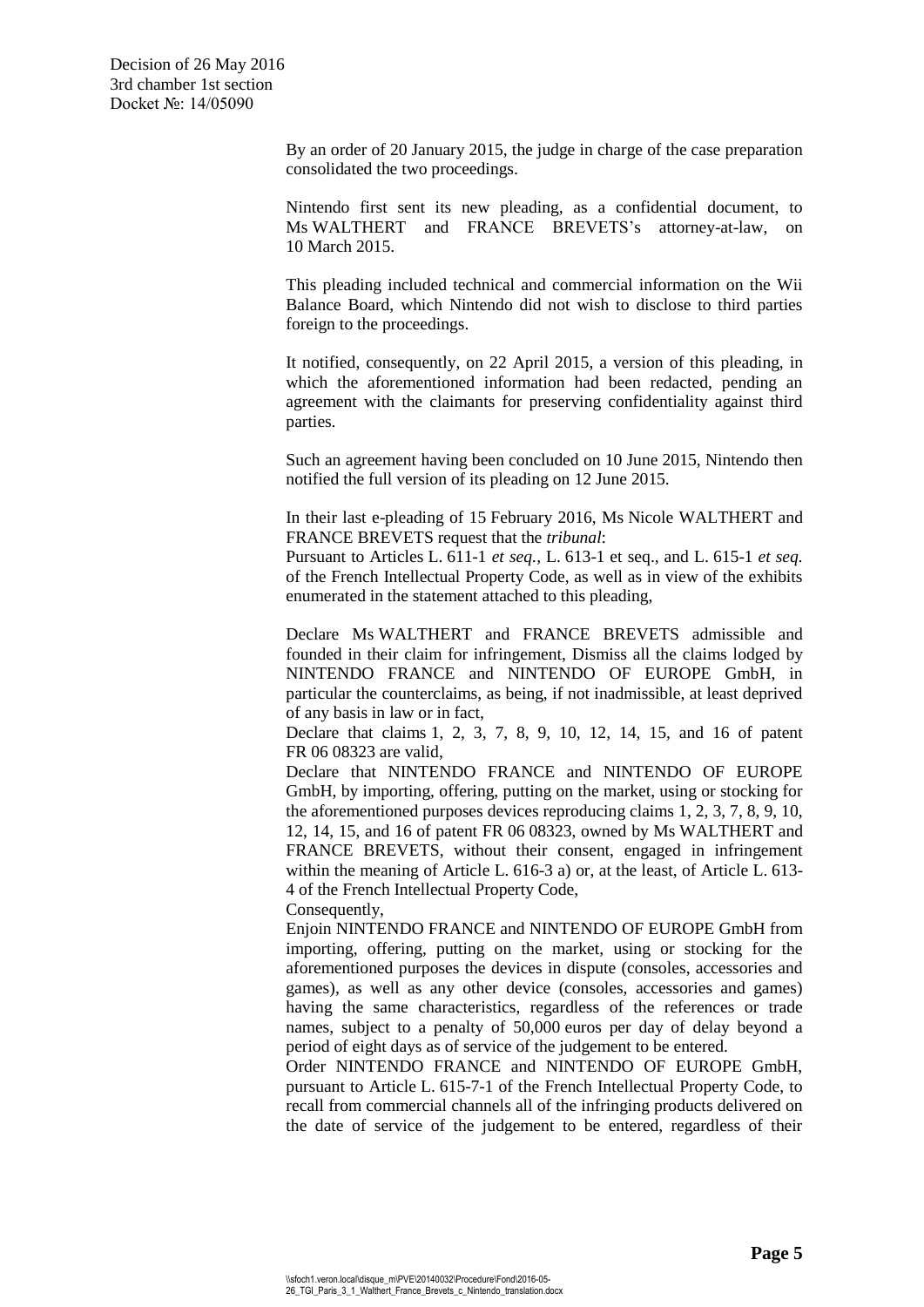holders and their location, in order that they be remitted to FRANCE BREVETS and Ms Nicole WALTHERT, subject to a penalty of 10,000 euros per day of delay beyond a period of eight days as of service of the judgement to be entered.

To order NINTENDO FRANCE and NINTENDO OF EUROPE GmbH to pay, jointly and severally, to FRANCE BREVETS and Ms Nicole WALTHERT, by reason of the commercial harm caused by the infringement,

\*the interim payment of  $\epsilon$ 81.46 million in damages due to the negative economic consequences of the infringement for the claimants;

\*the interim payment of  $E1$  million in damages due to the profits that the defendants generated with the infringement, subject to being increased and converted to current value;

Order NINTENDO FRANCE and NINTENDO OF EUROPE GmbH to pay, jointly and severally, to Ms Nicole WALTHERT the sum of 150,000 euros in damages to remedy the moral prejudice caused by the infringement, subject to being increased and converted to current value.

Order the publication of the judgment to be handed down on the homepage of NINTENDO FRANCE's website (http://www.nintendo.fr), mentioning "La société NINTENDO a été condamnée en France pour contrefaçon du brevet FR 2 906 365 au profit de Madame Nicole WALTHERT et de la société FRANCE BREVETS / NINTENDO judged to infringe Madame Nicole WALTHERT and FRANCE BREVETS's patent FR 2 906 365 in France" and on the homepage of NINTENDO OF EUROPE GmbH's website, mentioning "Die Gesellschaft NINTENDO OF EUROPE in Frankreich wegen Verletzung des Patents FR 2 906 365 zugunsten von Frau Nicole WALTHERT und der Gesellschaft FRANCE BREVETS verurteilt worden ist / NINTENDO OF EUROPE judged to infringe Madame Nicole WALTHERT and FRANCE BREVETS's patent FR 2 906 365 in France", in a font of at least 20 points, for a period of six months, at the defendants' exclusive expense, subject to a penalty of  $€10,000$  per day of delay as of the service of the judgment to be handed down,

Order NINTENDO FRANCE and NINTENDO OF EUROPE GmbH, pursuant to Article L. 615-7-1 of the French Intellectual Property Code to assume, jointly and severally, the costs of publication of the judgment to be handed down in 10 newspapers or reviews of the claimants' choice, the cost of each publication being set at the sum of  $\epsilon$ 5,000 (five thousand euros), excluding tax,

Order NINTENDO FRANCE and NINTENDO OF EUROPE GmbH, pursuant to Article L. 615-5-2 of the French Intellectual Property Code, subject to a penalty of  $\epsilon$ 10,000 per day of delay as of service of the judgment to be handed down, to produce forthwith:

\*the quantities of infringing products marketed, delivered, received and ordered in France since 25 April 2008,

\*the sale price of such products,

\*the turnover resulting from the marketing of the goods in question,

\*all commercial or accounting documents capable of justifying the above elements.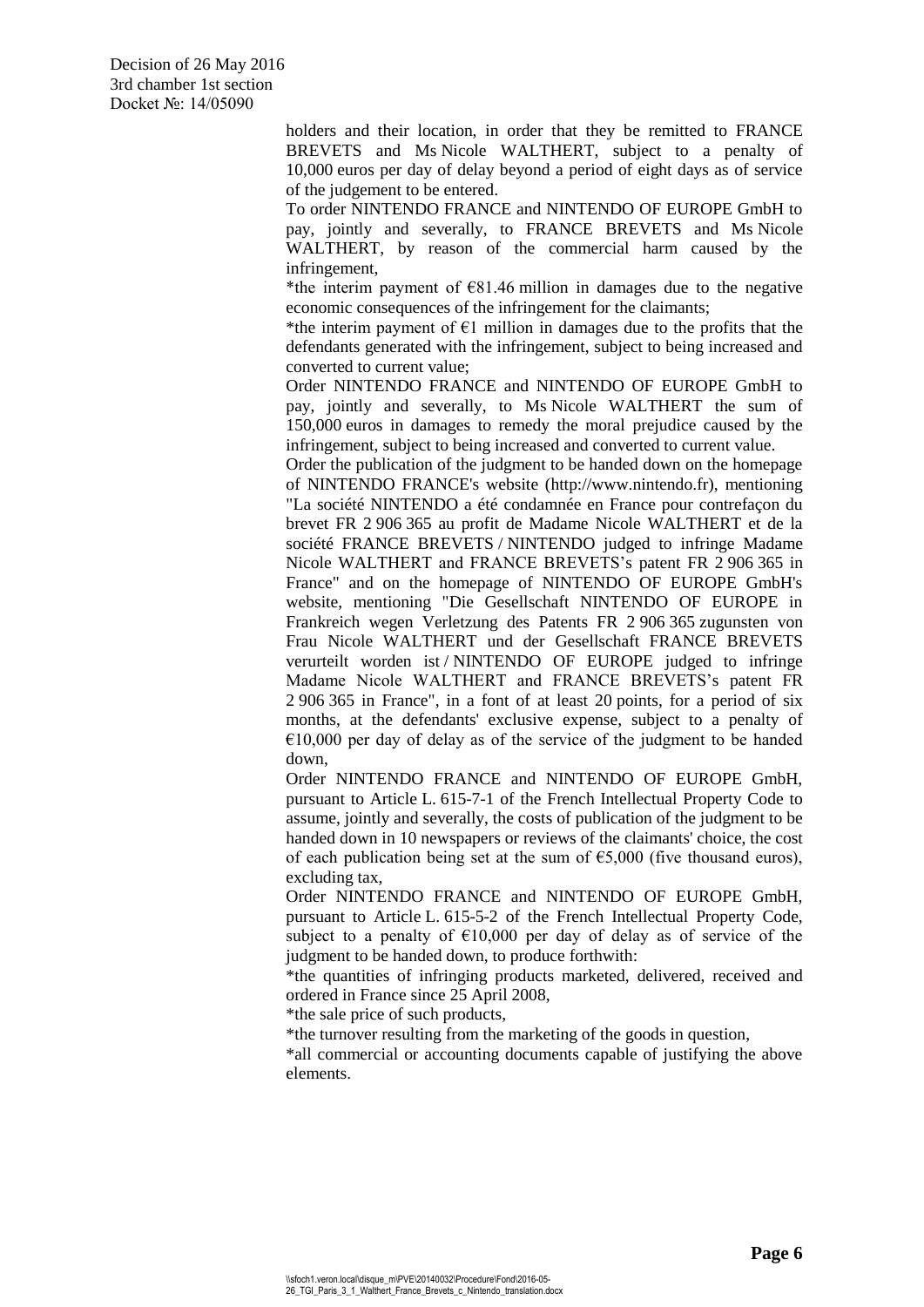> Declare that the tribunal shall reserve the assessment of the pronounced penalties,

> Order NINTENDO FRANCE and NINTENDO OF EUROPE GmbH, jointly and severally, to pay FRANCE BREVETS and Ms WALTHERT the sum of 200,000 euros pursuant to Article 700 of the French Civil Procedure Code.

> To order the provisional enforcement of the judgment to be handed down notwithstanding appeal and without furnishing any security.

> Order NINTENDO FRANCE and NINTENDO OF EUROPE GmbH, jointly and severally, to pay all costs, from which a deduction shall be made for the benefit of Denis Monégier du Sorbier, attorney-at-law, pursuant to Article 699 of the French Civil Procedure Code.

> In their recapitulative pleading of 25 March 2016, NINTENDO FRANCE and NINTENDO OF EUROPE request that the *tribunal*:

> Considering Articles L. 611-11, L. 611-14, L. 613-3, L. 613-4, L. 615-7, L. 615-8 of the French Intellectual Property Code, Article 1382 of the French Civil Code, and Directive 2004/48 of 29 April 2004 on the enforcement of intellectual property rights,

> \*hold invalid claims 1 to 3, 7 to 10, 12 and 14 to 16 of French patent No 06 08323 jointly owned by Ms WALTHERT and FRANCE BREVETS; \*order that the decision to be handed down be sent to the French Institute of Industrial Property (*Institut national de la propriété industrielle*) to be recorded in the French patents register;

In the alternative,

\*hold that the Wii Balance Board marketed by NINTENDO FRANCE and NINTENDO OF EUROPE GmbH does not reproduce the features of the apparatus the subject-matter of claims 1 to 3, 7 to 10, 12, 14 and 15, and is not assembled according to the process the subject-matter of claim 16 of French patent № 06 08323 jointly owned by Ms WALTHERT and FRANCE BREVETS;

In the very alternative,

\*dismiss Ms WALTHERT and FRANCE BREVETS's request for the injunction sought against the Wii Fit, Wii Fit Plus and Wii Fit U games, and the Wii, Wii Mini and Wii U consoles;

\*dismiss Ms WALTHERT and FRANCE BREVETS's request for a recall from the commercial channels and for publication, owing to their being disproportionate;

\*dismiss Ms WALTHERT and FRANCE BREVETS's request for damages and advance on damages, owing to their being insufficiently justified and, in any case, overestimated with regards to the harm actually caused by the alleged infringement;

\*dismiss the request for the provisional enforcement of the judgment to be handed down and, if against all possibility, it should be issued, condition it to the payment by Ms WALTHERT and FRANCE BREVETS, jointly and severally, of a guarantee that cannot be lower than the possible interim payment on damages or the damages granted to the latter, and, in any case, €3,000,000, to be deposited with the Bâtonnier de l'Ordre des avocats de Paris, and which should be kept until a final judgment is handed down on the infringement with no injunction being ordered against NINTENDO FRANCE and NINTENDO OF EUROPE GmbH, or, failing that, until a final judgment is handed down on the possible requests for restitution or compensation that NINTENDO FRANCE and NINTENDO OF EUROPE GmbH might lodge against Ms WALTHERT, in any case;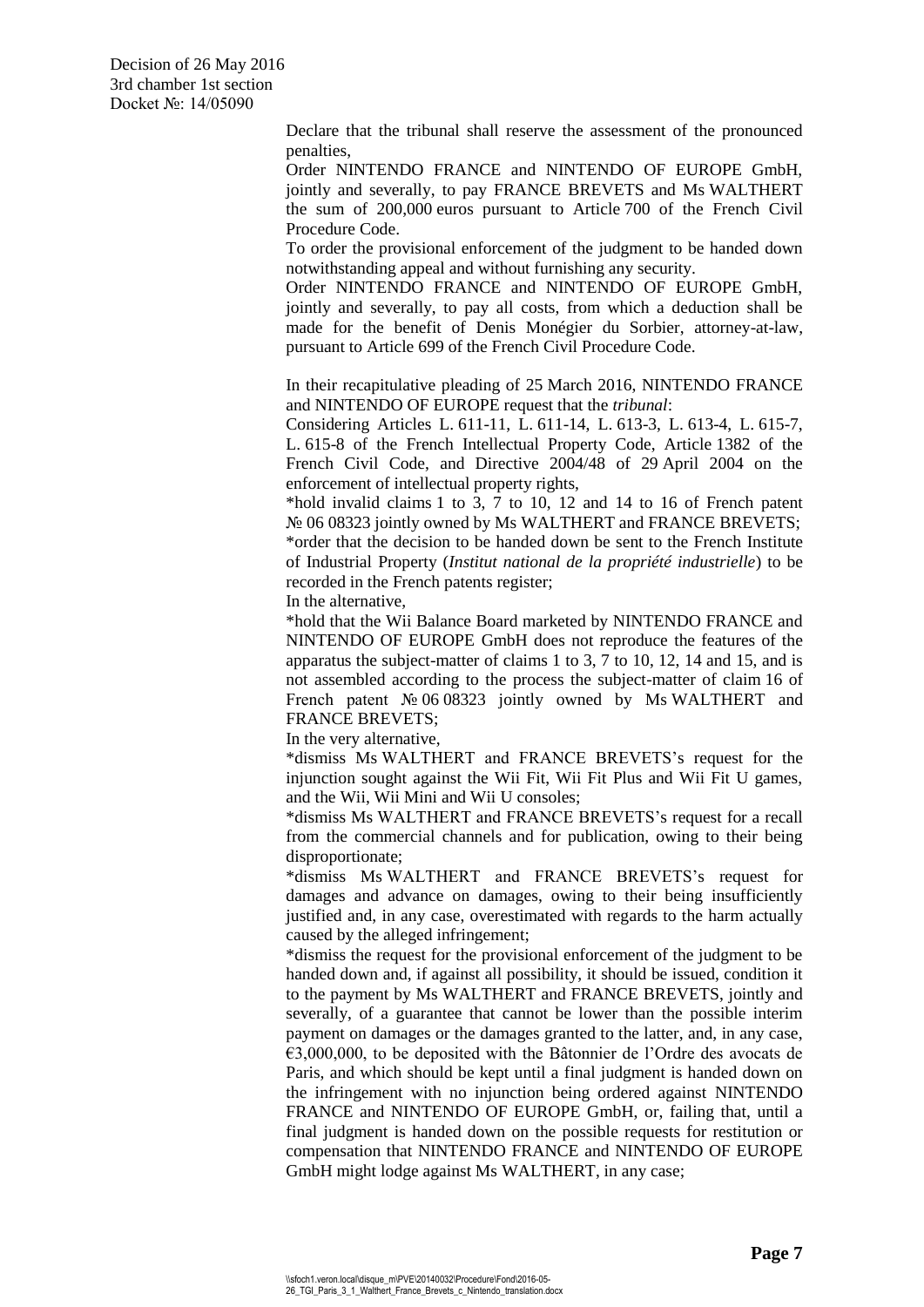> \*order Ms WALTHERT and FRANCE BREVETS, jointly and severally, to pay a sum of  $£100,000$  in damages to NINTENDO FRANCE and NINTENDO OF EUROPE GmbH, together, in compensation for the harm caused to their image;

> \*order France Brevets to pay a sum of  $£150,000$  to NINTENDO FRANCE and NINTENDO OF EUROPE GmbH, together, for the damage suffered as a result of the State's financial aid to Ms WALTHERT with no regard for the usual competition rules;

\*dismiss Ms WALTHERT and FRANCE BREVETS's requests;

\*order Ms WALTHERT and FRANCE BREVETS, jointly and severally, to pay a sum of  $\epsilon$ 200,000 in damages to NINTENDO FRANCE and NINTENDO OF EUROPE GmbH, together, on the basis of Article 700 of the French Intellectual Property Code, subject to review;

\*order Ms WALTHERT and FRANCE BREVETS, jointly and severally, to pay the entire costs of the proceedings and hold that the said costs will be recovered pursuant to Article 699 of the French Civil Procedure Code.

The closing was pronounced on 29 March 2016.

The discussion on the information continued in chambers at the parties' common request and in accordance with the provisions of Article 435 of the French Civil Procedure Code.

# **GROUNDS**

## **The patent**

French patent FR 06 08323 was filed on 22 September 2006 and granted on 6 March 2009.

It is entitled "*Pèse-personne postural dynamique permettant une détection d'une posture bipède équilibrée*" that is, in English: "*Dynamic postural personal scale for detecting balanced biped posture*".

The fees to maintain this patent in effect were paid.

# THE TECHNICAL DOMAIN

The invention involves a device and a process for detecting and improving the vertical posture (standing, half squatting or squatting) of an individual.

The vertical standing or squatting balance of a biped results from reflex muscle contractions whereby the antigravity muscles stop their activity as soon as balance is re-established (p. 1, line 10 to p. 3, line 2).

Underfoot contact plays a major role in these reflexes (p. 3, lines 3 to 11). Sedentary living leads to a reduction in the tactile sensitivity of the underfoot load-bearing points and in particular, interferes with the balance reflexes and causes a loss of postural dynamism (p. 3, line 12 to p. 4, line 9).

This is why one of the purposes of the invention is to restore to sedentary individuals the desire to move, walk, squat or engage in a sport without risk and thereby avoid the risks of obesity, by reactivating the perception of the tactile sensitivity of all his underfoot supports, starters of the dynamism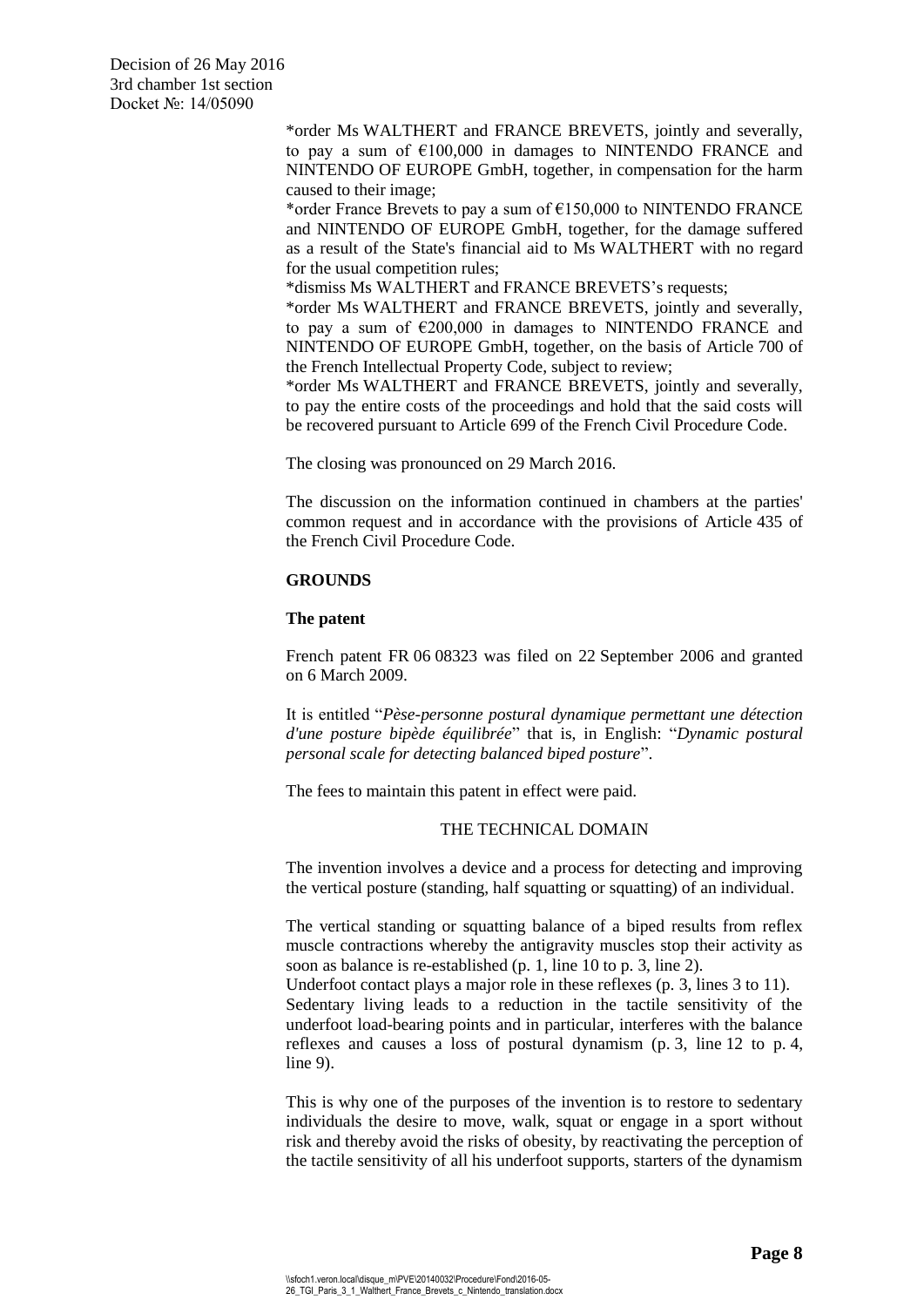of vertical posture (p. 4, lines 10 to 14).

A subject matter of the invention is to give a user the possibility of focusing on the distribution of the weight of his body on his plantar supports in a situation of verticality (supported on a plane, mobile surface), by having him become aware of his disequilibrium. (p. 4, lines 15 to 18).

But the main subject of the invention, which is scales, is to overcome one or more of the drawbacks of the prior art by defining a device provided with additional indicator functions which may be activated depending on whether balance is reached or not, the device remaining of simple design and with which the balance in the distribution of the weight on the plantar supports may be specifically accounted for (p. 5, lines 15 to 21).

# THE PROBLEM AT THE ORIGIN OF THE INVENTION

The prior state of the art knows, among other things, about systems with two mobile plates providing a display of the distribution of all the user's weight on each of its legs (p. 4, lines 19 to 21).

In addition, the state of the art knows about a device with a single mobile plate mounted on springs and provided with a horizontality indicator for this mobile plate (international patent WO 87/01923, which Ms Nicole WALTHERT holds) (p. 4, line 21 to p. 5, line 2).

However, this device does not allow for an interactive indication of the balance, which is necessary in order for the user to be sufficiently incited to adopt good posture for which the balance is achieved.

Furthermore, in another domain, the resistance tiles depend on the FSR (Force Sensitive Resistance) used, for instance to modulate sound and light (patent, p. 5, lines 3 to 15).

When they have two similar outputs, these tiles are sensitive to the distribution of an individual's weight in space.

However, they cannot be used for establishing balance diagnoses.

Finally, Ms Nicole WALTHERT is also designated as inventor in an application for a certificate of addition  $N_2$  89 06707 published on 30 November 1990, which relates to an apparatus was also known for detecting and correcting equilibrium anomalies composed of a mobile plate resting on a base through elastic deformable members, like springs, and enabling the user to determine if he is in equilibrium thanks to a bubble level.

This application for a certificate of addition is not mentioned in French patent FR 06 08323.

# THE SUBJECT OF THE INVENTION

Claim 1 is worded as follows:

"An apparatus for detecting and correcting equilibrium anomalies of a human body, comprising a support plate on which a user can stand, and at least one reference system part which can be placed on a substantially planar surface, the plate being superimposed relatively to the reference system part,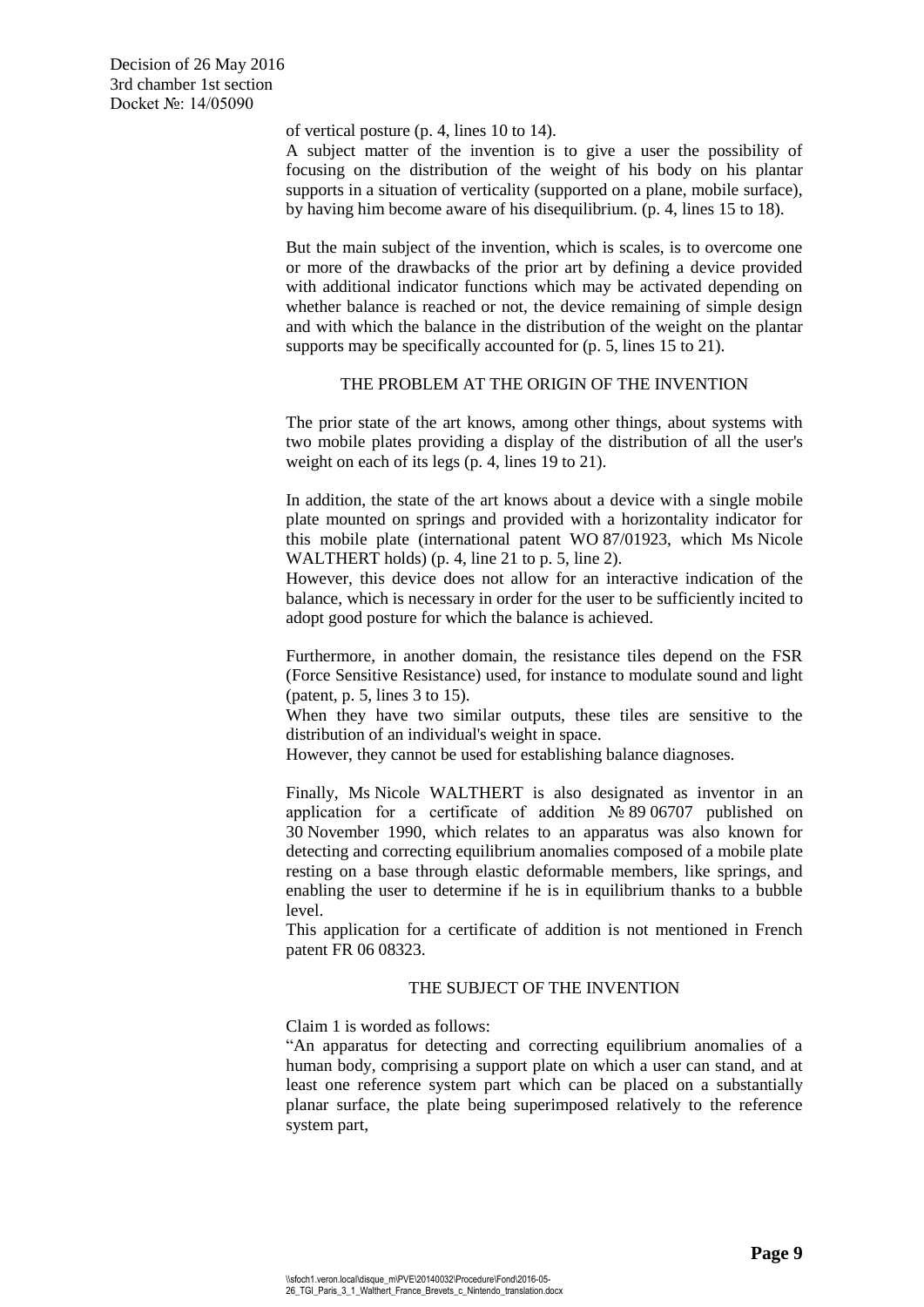**characterized in that** the said plate is supported by at least three elastic deformable members each oriented along a direction orthogonal to a plane defined by the said reference system part, the deformable members being symmetrically distributed relatively to the central axis of symmetry of the plate, the apparatus comprising:

\*a processing unit with a processing circuit;

\*a force sensor at one of the ends of each of the deformable members, each sensor delivering a signal to the processing circuit, the processing circuit detecting equilibrium between the signals representing the forces and corresponding to a position of equilibrium relatively to the centre of symmetry of the plate, or detecting disequilibrium between the signals; and \*means for generating the display of information in response to equilibrium and a modified visual and/or sound indication when a poor distribution of the forces is detected by the processing circuit, the visual and/or sound indication providing the user with an indication of equilibrium anomalies."

This claim can be broken down into 10 distinct features:

a) "An apparatus for detecting and correcting equilibrium anomalies of a human body"

b) "comprising a support plate on which the user can stand"

c) "and at least one reference part which can be positioned on a more or less flat surface with the plate superimposed with regard to the reference part"

d) "said plate is supported by at least three elastic deformable pieces each oriented in a direction at right angles with regard to a plane defined by the said reference part"

e) "the elastic deformable devices are set out symmetrically with regard to the central axis of symmetry of the plate"

f) "the apparatus comprising: a processing unit with a processing circuit"

g) "a force sensor placed at one end of each of the deformable pieces"

h) "each sensor supplying a signal sent to the processing circuit"

i) "when the processing circuit detects imbalance between the signals representing the forces and corresponding to a perfect position of balance with regard to the centre of symmetry of the plate, or when it detects an imbalance between the signals"

j) "means for generating the display of information in response to equilibrium and a modified visual and/or sound indication when a poor distribution of the forces is detected by the processing circuit, the visual and/or sound indication providing the user with an indication of equilibrium anomalies."

Accordingly, the purpose of the invention according to claim 1 is to detect equilibrium anomalies.

The user stands on the plate, superimposed with regard to at least one reference part and supported by the deformable pieces. The deformable members are constantly called on by the weight of the user so that the latter feels the differences in reaction on its underfoot bearing points and reaches a state of equilibrium dynamically.

In addition, each deformable member is associated with a force sensor which sends a signal to a processing circuit: in this way, the processing circuit detects the state of equilibrium and the display means make it possible to display information for the user indicating equilibrium or any equilibrium anomalies that are detected.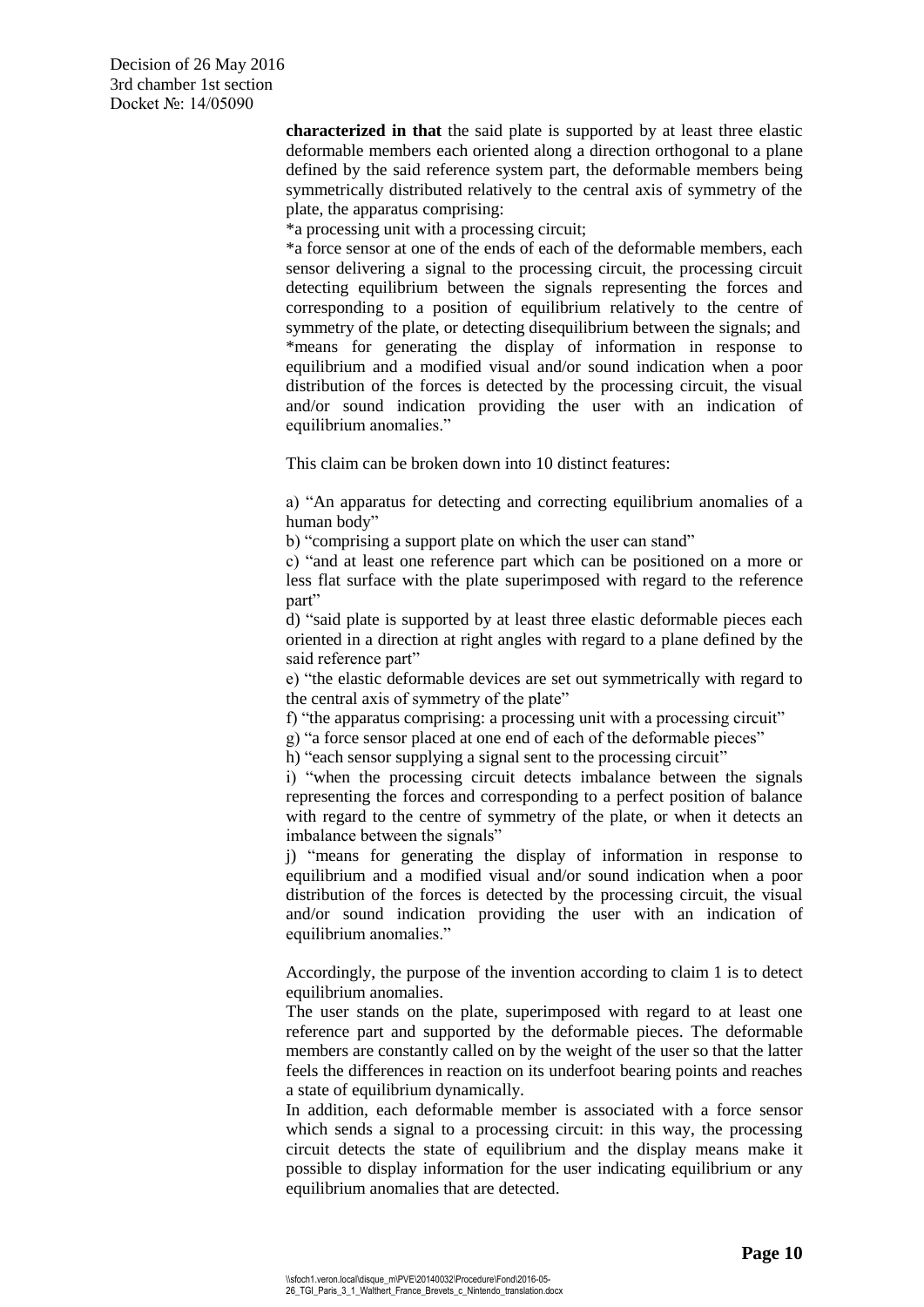Claim 2, depending on claim 1:

"An apparatus according to claim 1 characterized in that the information displayed in response to equilibrium is the weight of the user, the apparatus defining scales."

The dependent claim 3:

"Device according to claim 2 comprising:

\*a module detecting disequilibrium including the said processing circuit to detect, by comparison, from the data of the sensors received by the processing unit, a poor distribution of the forces detected by each sensor; and

\*an interface for controlling the display means for modifying the display when a poor distribution of the forces is detected by the detection module."

## The dependent claim 7:

"An apparatus according to claim 3 alone or combined with any one of claims 4 to 6, in which the said control interface displays the total weight of the user of the scales in response to the issue by the detection module of information representative of a detection of equilibrium."

#### The dependent claim 8:

"Device according to claim 7 comprising four deformable and elastic pieces each aligned vertically with one of the feet."

The dependent claim 9:

"Device according to claim 7 or 8 in which the force sensors are set out in the four corners of the plate and at least one of vertical piece connected to the reference part is placed in the case in order to limit the deflection of the plate supported by deformable pieces."

## The dependent claim 10:

"Device according to claim 3 alone or combined with one of the claims 4 to 9 in which the in balance detection module has a predetermined detection threshold so that a difference between the smallest and the biggest of the measured forces, remaining less than the threshold, does not allow an imbalance to be detected."

#### The dependent claim 12:

"Device according to one of the claims 1 to 11 in which the force sensor is a variable electric resistance sensor."

## The dependent claim 14:

"Device according to one of claims 1 to 13 in which the plate supports marking elements for the positioning of the 2 feet which marking elements comprise at least one centerline with respect to the two force sensors."

## The dependent claim 15:

"Device according to one of the claims 1 to 13 including a short range communication interface for the transmission of data to a freely mobile display unit with respect to the remainder of the device."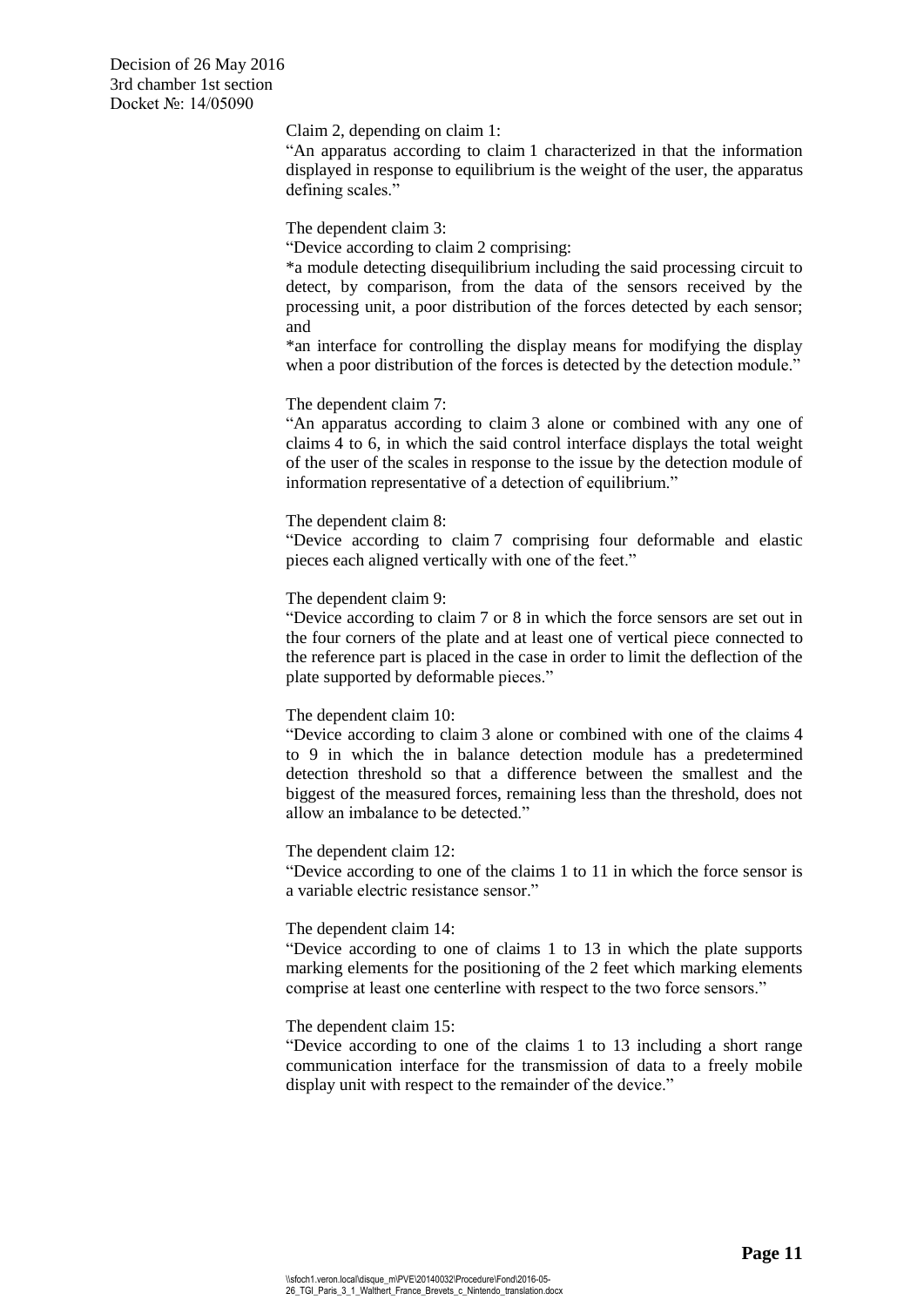The main claim 16 is a process claim; it is drafted as follows:

"A method for integrating into scales with a plate and a visual and/or sound indication of the weight, a function for detecting equilibrium anomalies of the human body, **characterized in that** it comprises:

\*a step for symmetrically distributing the force sensors relatively to a central axis of symmetry of the plate of the scales;

\*a step for associating with each of the force sensors a deformable member so that a portion of the plate and the associated sensor are supported along an upward direction;

\*a step for connecting to the sensors a comparison module for detecting the distribution of the forces; and

\*a step for integrating an interface for controlling the weight indication means to generate a modified visual and/or sound indication when a poor distribution of the forces is detected by the detection module, the modification providing the user with an indication of equilibrium anomalies."

Accordingly, the combination that is the subject matter of claim 16 has 5 distinct characteristics.

a) "A method for integrating into scales with a plate and a visual and/or sound indication of the weight, a function for detecting equilibrium anomalies of the human body"

b) "characterized in that it comprises: a step for symmetrically distributing the force sensors relatively to a central axis of symmetry of the plate of the scales"

c) "a stage of association with each of the force sensors of a deformable piece to support, in an ascending direction, part of the plate and of the associated sensor"

d) "a stage of connection to the sensors of a comparison module to detect the distribution of the forces"

e) "a step for integrating an interface for controlling the weight indication means to generate a modified visual and/or sound indication when a poor distribution of the forces is detected by the detection module, the modification providing the user with an indication of equilibrium anomalies."

**The person skilled in the art**, according to the claimants, is a massagephysiotherapist having, moreover, basic knowledge in mechanics and electronics (which fall within the academic qualifications he acquired in school and university).

The person skilled in the art to be taken into consideration, according to the defendants, is a team composed of a specialist in posturology (or the study of the "dynamic vertical posture", in the words of French patent № 06 08323) and an engineer in the field of measuring tools, in particular scales, who also has knowledge in signal processing.

According to the *tribunal*, the person skilled in the art is actually a team composed of a specialist in posturology and an engineer in the domain of measurement tools, in particular scales, who also has knowledge in signal processing.

He is aware of the apparatuses covered by Ms WALTHERT's international patent application  $\mathbb{N}_{2}$  87 01923 and application for a certificate of addition № 89 06707.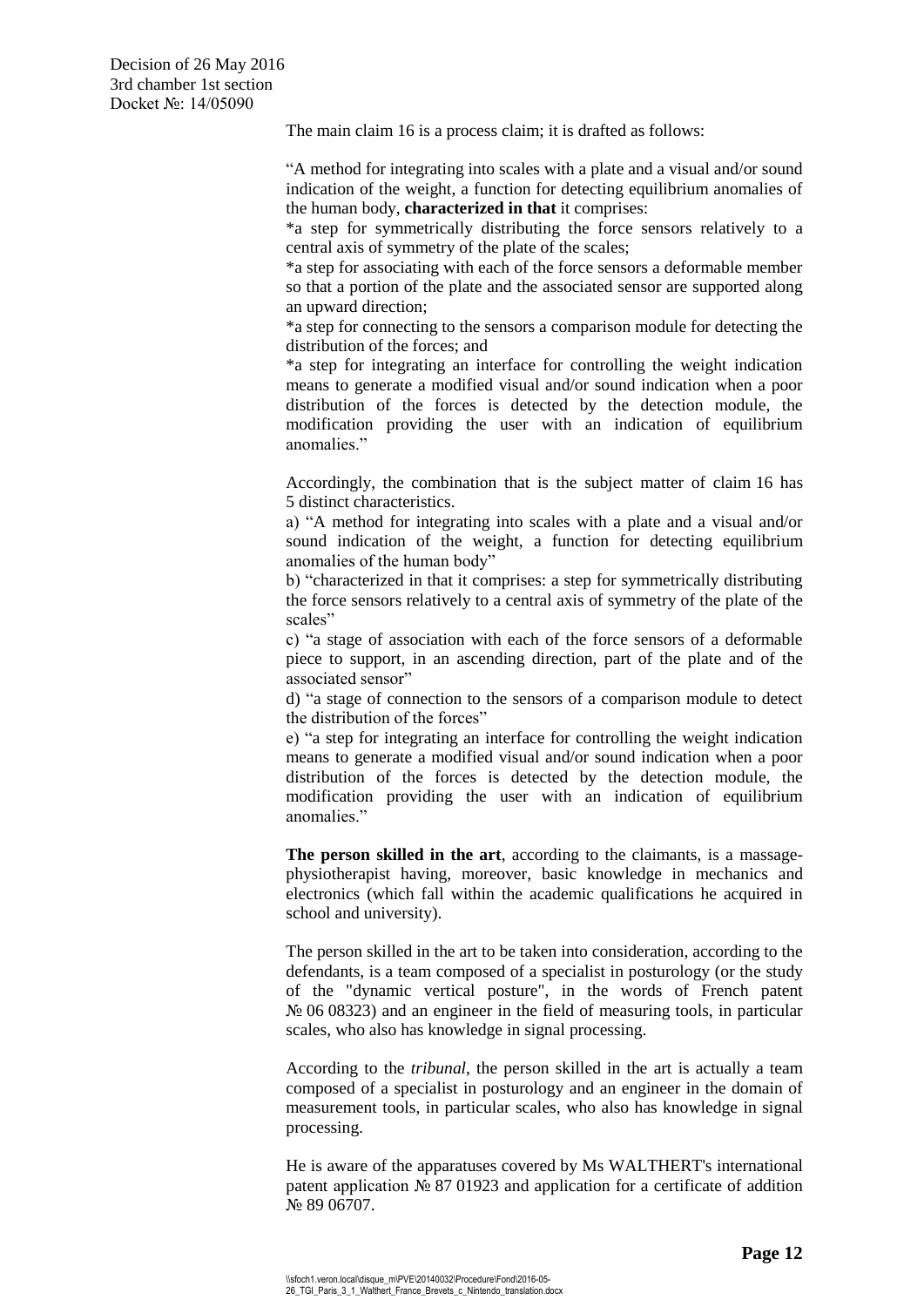# INTERPRETATION OF THE PATENT TO DEFINE ITS SCOPE

The parties do not give the same definition of two features of the patent as specified above:

e) "the elastic deformable devices" (being set out symmetrically with regard to the central axis of symmetry of the plate)

g) "a force sensor placed at one end of each of the deformable pieces"

# Ms Nicole WALTHERT and FRANCE BREVETS argue that:

\*the device according to the invention includes elastic deformable members and force sensors and only requires, in respect of their combination, that each sensor be placed at an end of an elastic deformable member.

\*the elastic deformable members that are the subject-matter of claim 1 are not described as comprising a determined level of deformation, in view of making the upper plate of the apparatus mobile and unstable. They can have a very small level of deformation like that of the test specimen of a force sensor.

\* the force sensors can be FSR sensors, but also strain gauges,

\* in the last-mentioned case, to fix the strain gauges on a deformable piece or test specimen, it is possible to fix them on a deformable member added to the "elastic deformable members" required by the patent, but nothing excludes affixing them directly on these "elastic deformable members" within the meaning of the patent; in this case, the test specimen constitutes such an elastic deformable member.

# NINTENDO argues that:

\*the elastic deformable members must allow the user to become aware of its disequilibrium by using his/her plantar supporting sensations: their deformation must therefore be sufficient to make the support plate mobile, the said support plate resting on these elastic deformable members;

\*the force sensors, whether they are FSR force sensors or composite sensors, integrate the deformable test specimen which is not equivalent to the elastic deformable members supporting the mobile plate.

# *whereon*

French patent FR 06 08323 itself specifies in its description and its drawings that it is an improvement upon Ms WALTHERT's applications for a patent and a certificate of addition.

Considering this claimed prior art, it is reasonable to say that the elastic deformable members of the apparatus according to claim 1 of this patent should deform sufficiently to make the plate mobile so as to allow the user to use his/her plantar supporting sensations.

The description and the drawings refer only to springs of reference number 5 on figure 1.

If the description of the patent does not further specify these deformable members, it is because the reference to Ms Nicole WALTHERT's prior patents is sufficient for the person skilled in the art, who will refer thereto to understand which form and function they have.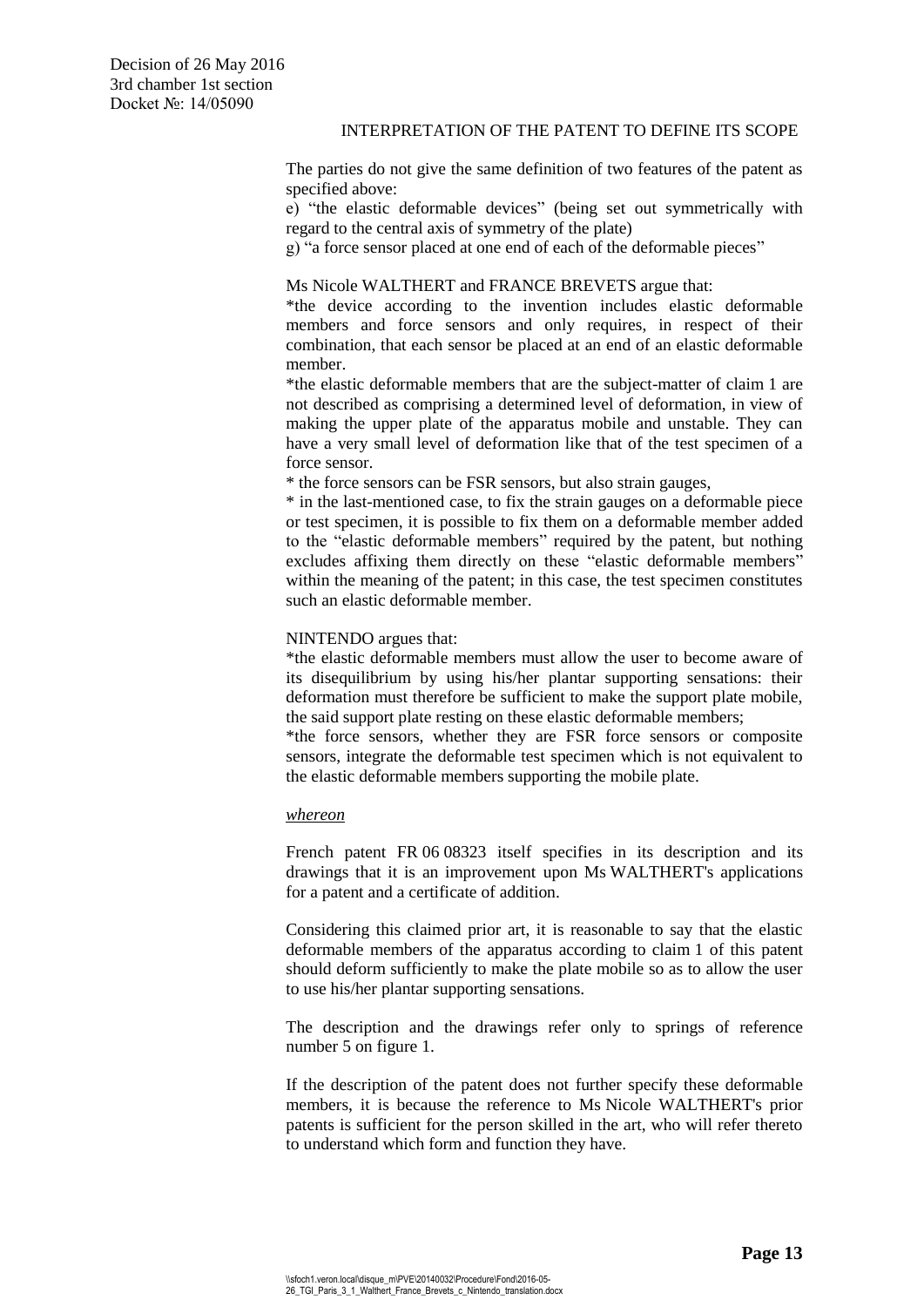Failing that, the patent would suffer a lack of description because, if these elastic deformable members are important and different from the prior art taught, Ms Nicole WALTHERT should describe them and indicate their specificities.

She cannot limit herself to saying that they "are not described as comprising a determined level of deformation, in view of making the upper plate of the apparatus mobile and unstable".

In the light of the prior art, their function is necessarily to make the plate mobile and unstable to detect disequilibrium and correct it to reach an equilibrium point.

Regarding the answers given by Ms Nicole WALTHERT's representative in the examination of European patent № 2 067 009, which covers with certainty the same invention as it claims priority from French patent № 06 08323, they are indications that should be taken into account for the interpretation of the claims of a patent, regarding in particular its description.

The answers made in the examination proceedings enlighten the *tribunal* on the meaning that the inventor himself wishes to give to a certain number of notions and, in certain cases, explain or limit them.

Consequently, they necessarily constitute a good indicator of what the inventor wanted to protect and of what his invention really represents; they are an important indication of the extent of the invention and of the interpretation that should be made thereof.

In the present case and regarding the force sensors and their combination with the elastic deformable members, Ms Nicole WALTHERT and FRANCE BREVETS cannot support before this *tribunal* a position that is fully opposed to that which is supported before the EPO, in application of the principle "no person can contradict oneself to the detriment of another person".

The position supported before the *tribunal* consists of saying that if the force sensor selected is a composite sensor, the elastic deformable members may be the test specimen thereof, whose deformation is measured by the strain gauge.

The letter sent to the European examiner on 25 April 2013 responded to the lack of clarity asserted against claim 1 regarding the deformable members and the force sensors:

"Document T2 does not teach deformable members and the examination division confuses the strain gauges with the force sensors by identifying the strain gauges of D6 with the force sensors of this application (underlined by the *tribunal*).

Document D6 does not teach a force sensor mounted on a deformable member, but two strain gauges mounted on two portions of a deformable member in the form of a ring forming a test specimen. A force sensor can be composed of identical deformation gauges (or strain gauges) glued on one or more test specimens.

The principle being the translation into electrical resistance variation the distortion of the test specimen, on which they are glued (article "deformation gauge" on Wikipedia). Accordingly, the force sensors of D6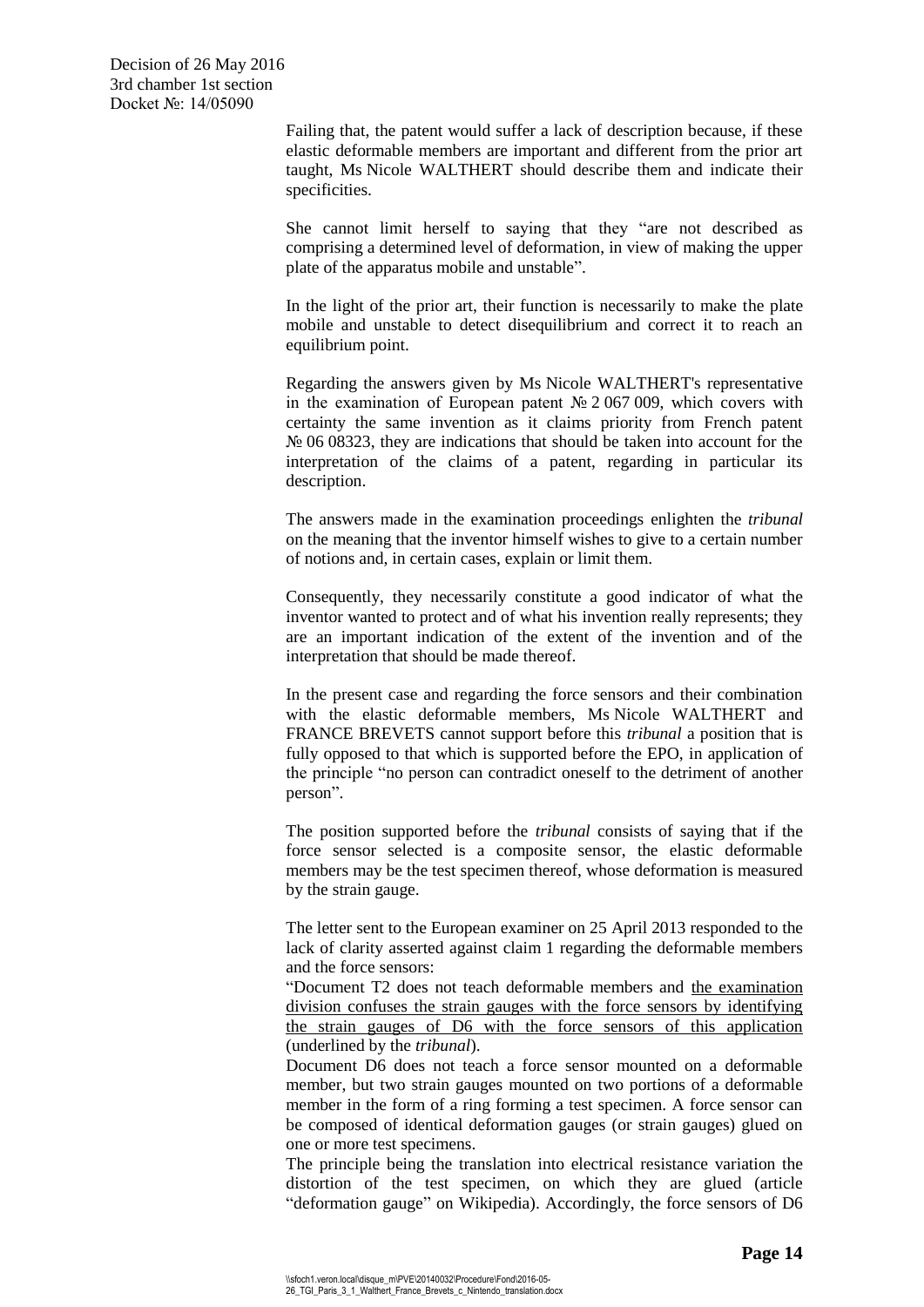> are composed of sensors with strain gauges separated in two sets of four strain gauges and four test specimens.

> The strain gauges of each set are mounted to form a Wheatstone bridge as represented by figures 9 and 10 of D6. In D6, a force sensor is a set of rings + strain gauges.

> Furthermore, document D6 designates each set of rings (D6, 48) + strain gauges (D6, 52, 54) by references 48-1, 48-2, 48-3, 48-4 (D6, col. 4, l. 31 and 32). Then, document D6 speaks of sensors referring to these references 48-1 to 48-4 (D6, col. 4, l. 36 to 40 and l.

65 to 67).

This shows that document D6 teaches force sensors, but not deformable members in addition to force sensors. (underlined by the *tribunal*).

Ms Nicole WALTHERT stated that the deformable members (5) according to French patent  $\mathcal{N}_2$  06 08323 are distinct from the force sensors (4), which bear another reference in the text of this patent and cannot be a test specimen associated with a strain gauge.

As a result, the force sensors referred to in the patent cannot be confused with the deformable members and the two distinct elements should necessarily be present in the apparatus, which will be produced according to the claims of French patent FR 06 08323.

# **On the validity of French patent FR 06 08323**

NINTENDO claims the invalidity of claims 1, 2, 3, 7, 8, 9, 10, 12, 14, 15, and 16 of patent FR 06 08323 for:

\*insufficient disclosure, a grounds that it puts forward for the first time in its latest pleading, or

\*lack of novelty, lack of inventive step and/or patentability, depending on the claims.

In respect of novelty, they cite, first, the Multitest apparatus, which was the subject of a book published in 1999 and a thesis in 2002 by a student for the grant of the university degree "*Explorations et rééducation en oroneurologie*", and which was presented during conferences that took place in 2002 and 2006, organised by the *Association de formation des d'explorations ORL* in Toulouse, and, second, patent application US 2004/0163855, referred to as "the Carlucci patent application".

In respect of the inventive step, they cite the Multitest apparatus, which provided a visual or sound information to translate a poor distribution of the forces detected by the processing circuit associated with the force sensors (features e) and f), indicating a patient's equilibrium anomalies (feature g) of French patent № 06 08323), and Ms Nicole WALTHERT's previous patent, which disclosed display means. They cite also the Carlucci patent application in respect of the inventive step.

Ms Nicole WALTHERT and FRANCE BREVETS reply that both the Multitest apparatus and the Carlucci patent application do not disclose all the features of claim 1 as they do not fulfil the same function, the first one being a measurement apparatus to detect the equilibrium anomalies for a doctor in view of rehabilitation and giving no information to the user, the other being simple scales; as a result, claim 1 is novel.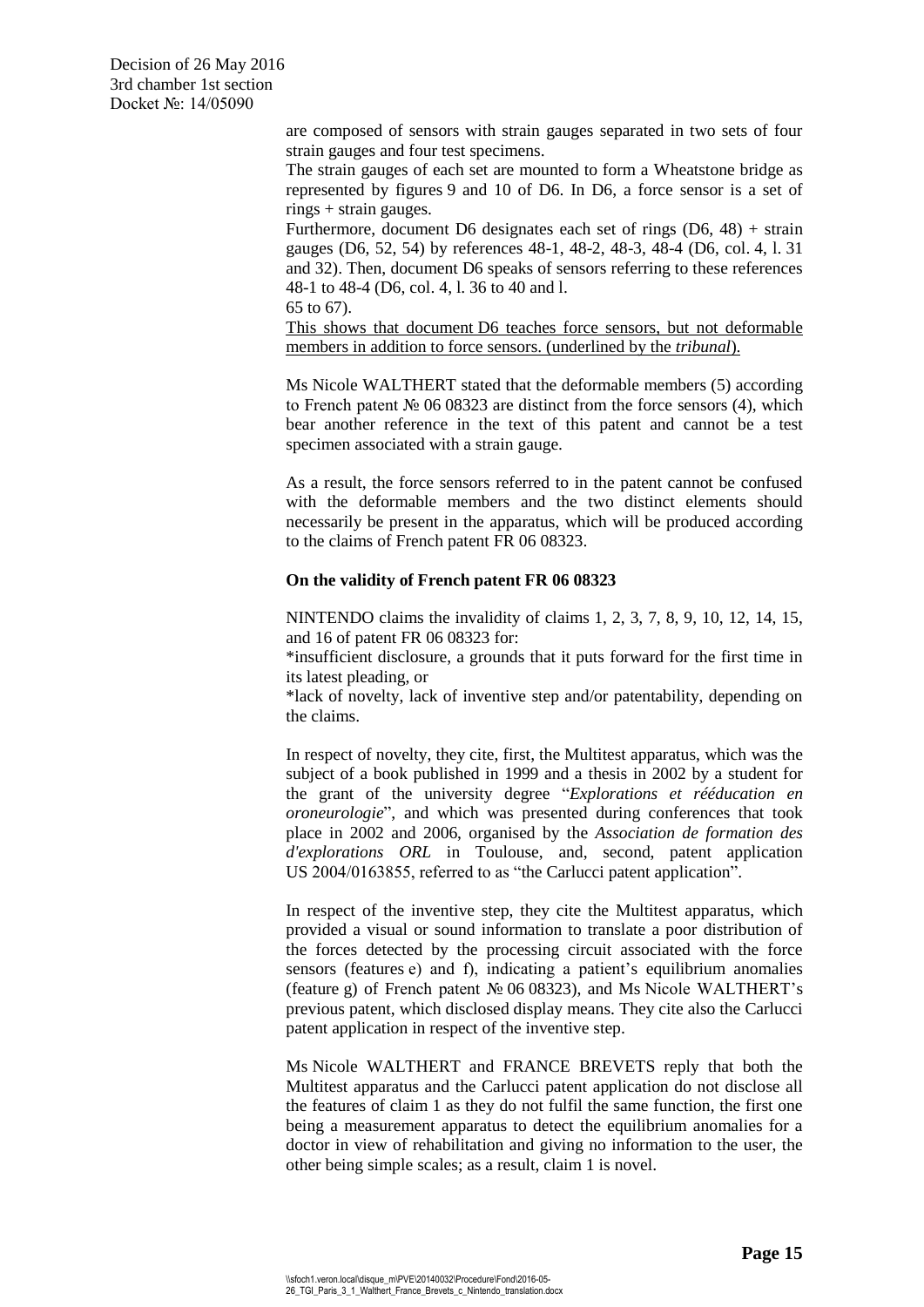They add that even combined with the prior art references mentioned in the patent, they do not destroy the inventive step of claim 1.

## **The novelty**

Article L. 611-11 of the French Intellectual Property Code sets forth: "An invention shall be considered to be new if it does not form part of the state of the art.

The state of the art shall be held to comprise everything made available to the public by means of a written or oral description, by use or in any other way, before the date of filing of the patent application."

"To form part of the state of the art and be deprived of novelty, an invention should be entirely disclosed in a single prior art reference of certain nature, with the same elements composing it, in the same form, the same arrangement and the same operating mode for the same technical result."

The Multitest apparatus is a prior art reference that was not cited in the examination of the patent applications by Ms Nicole WALTHERT or NINTENDO.

It is a posturology platform and its function is to perform multisensory checks and to propose rehabilitation exercises.

It is described in Michel LACOUR's book published in 1999, the advertising brochures of the company FRAMIRAL, which exploited this apparatus, and the leaflet of May 1999, which proposes an exploded view of the apparatus.

It is also mentioned in Yves SORNAY's thesis presented at the University Claude Bernard Lyon I in May 2002. It is described therein as follows: "The MULTITEST-EQUILIBRE is a Computerised Dynamic Posturography platform marketed by the French company FRAMIRAL. It is a classical posturography platform with three force sensors that can be used either fixed in a horizontal position or mobile in the three directions of the space, being, consequently completely subservient to the patient's oscillations. This freedom of movement is progressively flexible."

As a result, the existence of this apparatus and its specifications is established with certainty by the exhibits produced in court and the fact that it was known before French patent application FR 06 08323.

The Multitest apparatus is an apparatus for detecting and correcting equilibrium anomalies of the human body as its object is to perform a check of equilibrium problems in certain patients and to rehabilitate them. While this apparatus is not intended to be used directly by a person, but rather by a doctor intending to help him in the detection of disequilibrium and rehabilitation, it nonetheless pursues the same aim of detecting unbalanced and balanced.

It emerges from the user's manual that it is composed of a support plate of reference letter C, which is equipped with sensors; that it is held by springs + tensors to the upper frame and by gas-pressure shock absorbers and an electrical cylinder to the lower frame.

This plate contains the set of pressure and tilt sensors, and the electronic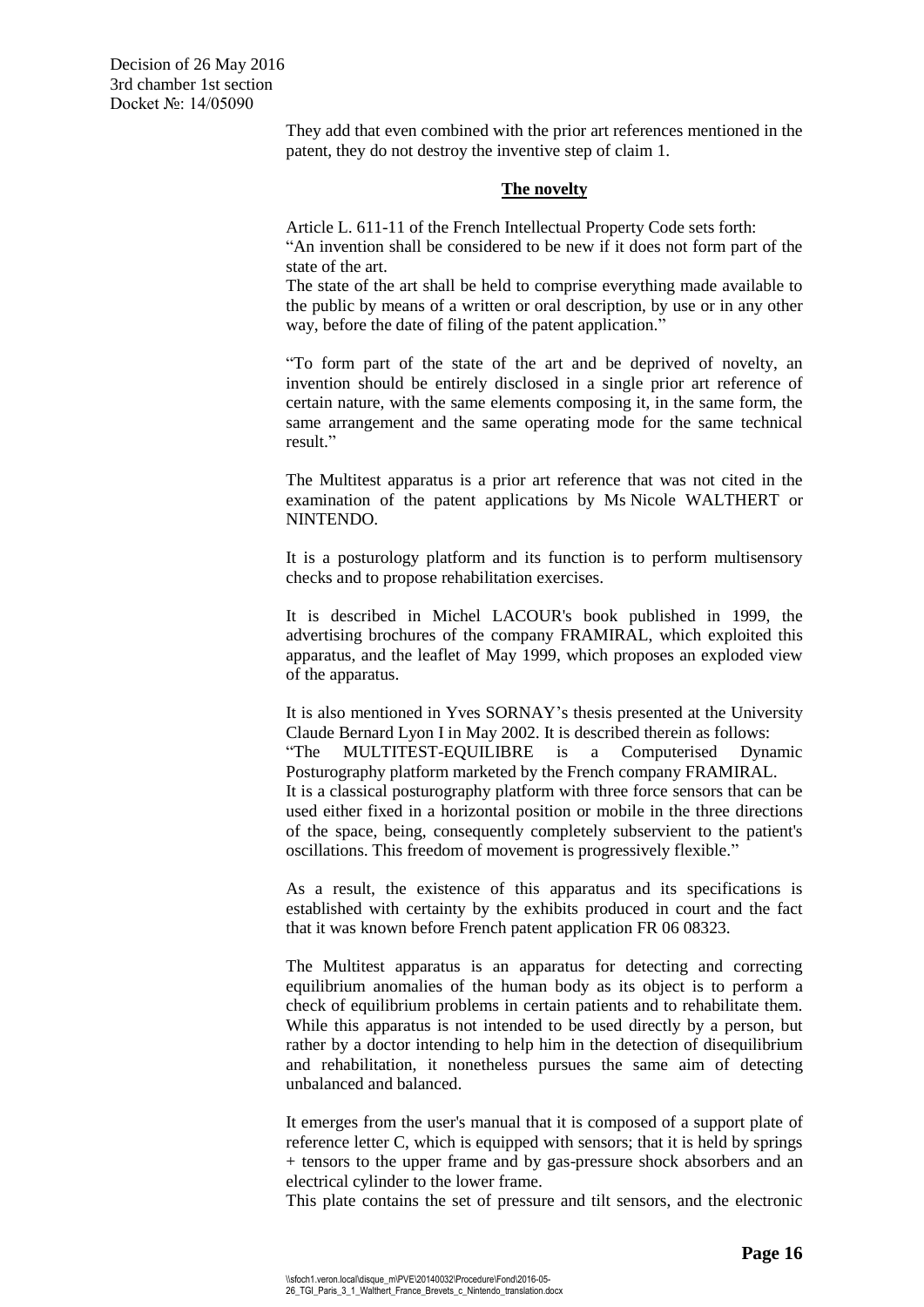module of connection of the host computer.

The user stands on this plate, as shown by the photographs of the user's manual and by the drawings.

There is also a reference system part composed of the lower frame.

The electrical cylinder system frees the plate, which then becomes subservient to the patient's movements; the three pneumatic cylinders are fed in a two-way mode by a central unit ordered by the plate.

These three pneumatic cylinders meet, for the person skilled in the art, the definition of the elastic deformable members.

They are arranged at 120°C around the mobile plane.

The plate is, accordingly, supported by three elastic deformable members; they are necessarily each oriented along a direction that is orthogonal to a plane defined by the reference system part. They enable an inclination of the plate.

The diagrams of the user's manual show that the deformable devices are set out symmetrically with regard to the central axis of symmetry of the plate.

A computer and software programs are associated with this platform to collect and analyse the information, which corresponds to feature f (the apparatus comprising a processing unit with a processing circuit).

Thanks to its sensors, the Multitest apparatus records the pressure exerted by the patient placed on the plate subservient to his/her movements.

The user's manual and the university thesis clearly explain that the plate of the Multitest apparatus can operate according to two modes, the one which does not fall within the scope of the claim as it is subject to inclinations independent from the patient, the other which falls within the scope of the claim as it is subservient to the patient's movements and detects only his/her disequilibrium excluding any other stimulation.

To note and to calculate the disequilibrium only on the basis of the impulse of the patient's movements, the plate should necessarily be mobile and disconnected from the inclinations ordered by the company thanks to the electrical cylinder.

The user's manual mentions that "an electric cylinder system allows the plate to be freed, which then becomes subservient to the patient's movements (proprioceptive weakening).

The three pneumatic actuators are fed in two ways by a power unit controlled by the plate."

In this design, the Multitest plate is placed in the same situation as that of claim 1.

The claimants' disputes on the operating mode of the plate in the subservient position, regarding the fact that the pneumatic cylinders no longer play a role and no longer have the function of elastic deformable members, are irrelevant because it emerges clearly from the leaflet, but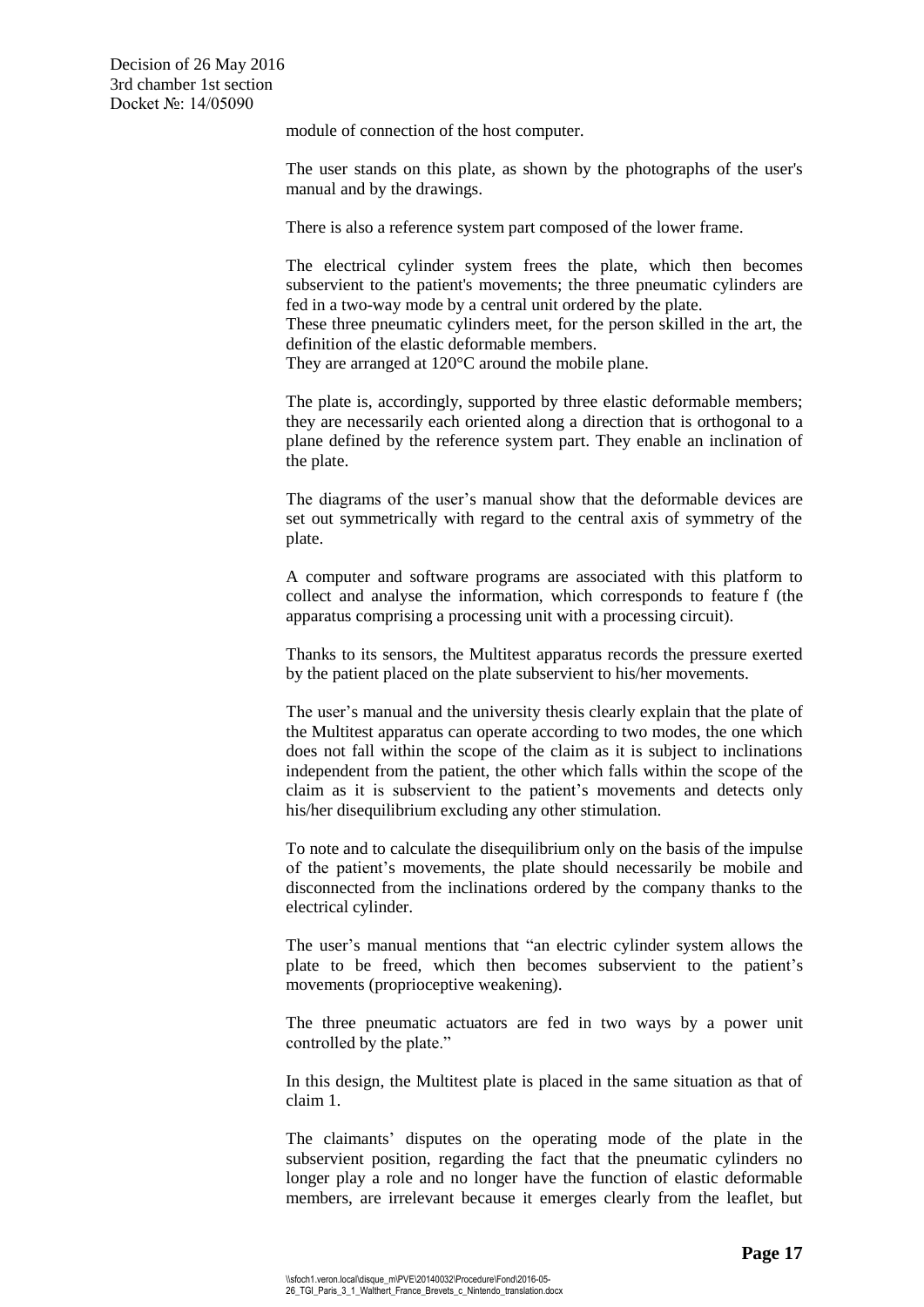also from Yves SORNAY's thesis presented at the University Claude Bernard Lyon I in May 2002, that this apparatus operates in a nonsubservient way thanks to its pneumatic cylinders, which are the only ones to fulfil the function of elastic deformable members, a function also necessary for the operation of the plate in a mobile way.

FRANCE BREVETS and Ms Nicole WALTHERT still allege that the force sensor cannot be considered a pressure sensor because the measurement of the force is not the measurement of the pressure.

This obviousness set aside, it is not disputed that it is known to calculate the force from the pressure according to the formula  $P = F/S -$  the surface – so that the software program calculates immediately and without difficulty the transformation of the data Force into Pressure.

A force sensor and a pressure sensor will not record, admittedly, the same measurement, but a mathematical equivalence will be calculated without difficulty and will give the same information to detect the posture disequilibrium or the posture equilibrium, without this element changing the notion of novelty.

To know if there is a pressure sensor placed at one of the ends of each deformable member, it should be noted that the diagram of the user's manual indicates that the order of the instantaneous weight measurements comes from the front left, front right, and back sensors.

These localisations correspond precisely to those of the pneumatic cylinders mentioned above and the localisation thereof in the apparatus was recalled, so that it is deduced, without it being necessary to be specified, but any person skilled in the art would have understood it, that the sensors are placed at the end of the three sensors.

It is confirmed by the drawings of the user's manual, which show the location of the sensors at the top of the electrical cylinders.

Finally, it is not disputed that the Multitest apparatus receives information, which can only be transmitted by the force sensors and which is sent to a host computer.

If the collected information is not exactly the same as that described in the patent and is in the form of columns, it remains, nevertheless, that information is sent to a computer and detects the equilibrium anomalies to reach a posture in equilibrium following rehabilitation work.

There is, consequently, a processing circuit according to feature i of claim 1 of French patent № 06 08323 and means for generating the display of information in response to equilibrium and a modified visual and/or sound indication when a poor distribution of the forces is detected by the processing circuit, the visual and/or sound indication providing the user with an indication of equilibrium anomalies, within the meaning of feature j.

As a result, the Multitest apparatus is a prior art reference with a certain date, which discloses all the features of claim 1: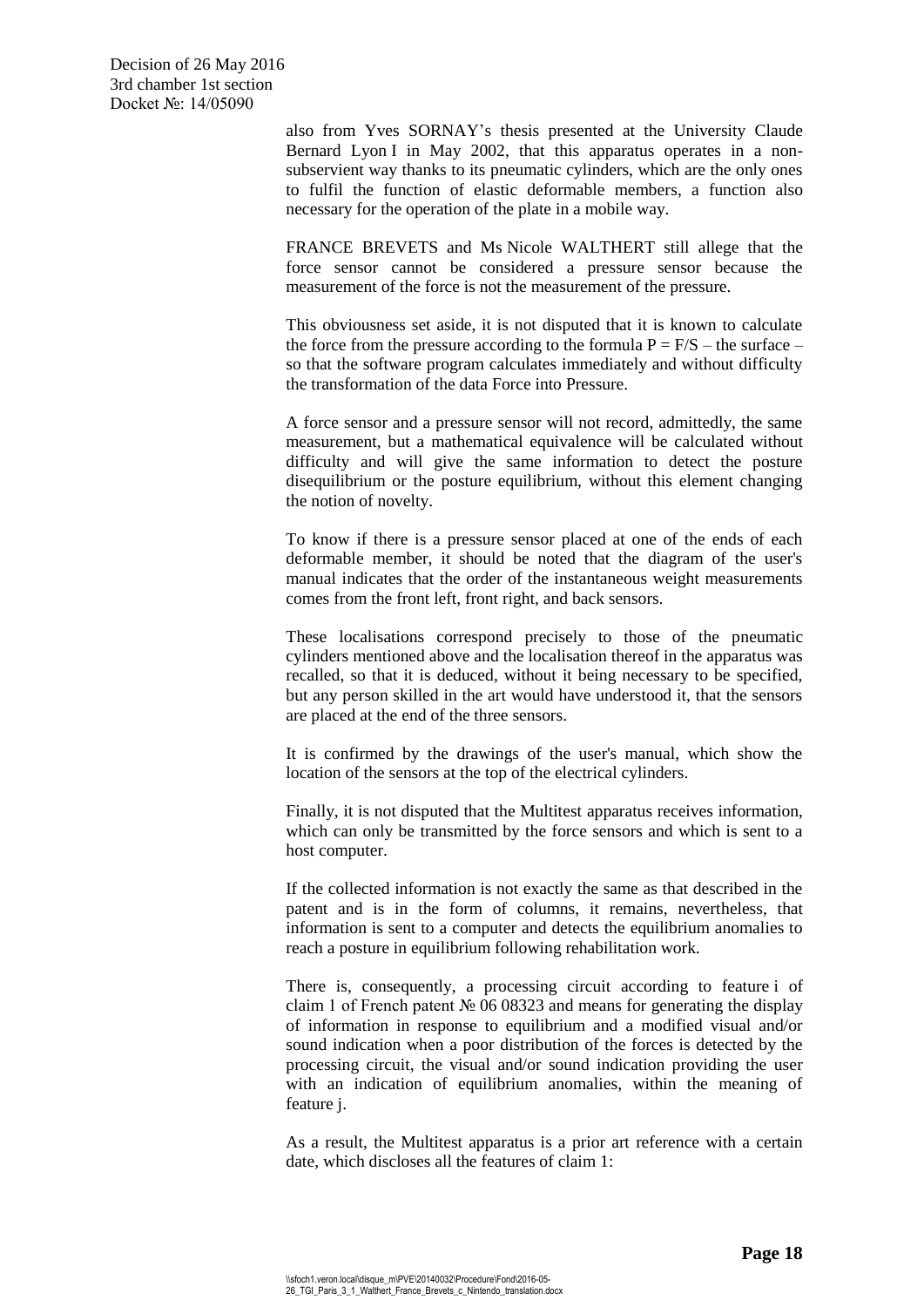a) "Device for detecting and correcting balance anomalies in the human body"

b) "comprising a support plate on which the user can stand"

c) "and at least one reference part which can be positioned on a more or less flat surface with the plate superimposed with regard to the reference part"

d) "said plate is supported by at least three elastic deformable pieces each oriented in a direction at right angles with regard to a plane defined by the said reference part"

e) "the elastic deformable devices are set out symmetrically with regard to the central axis of symmetry of the plate"

f) "the apparatus comprising: a processing unit with a processing circuit"

g) "a force sensor placed at one end of each of the deformable pieces"

h) "each sensor supplying a signal sent to the processing circuit"

"when the processing circuit detects imbalance between the signals representing the forces and corresponding to a perfect position of balance with regard to the center of symmetry of the plate, or when it detects an imbalance between the signal"

j) "means for generating the display of information in response to equilibrium and a modified visual and/or sound indication when a poor distribution of the forces is detected by the processing circuit, the visual and/or sound indication providing the user with an indication of equilibrium anomalies."

The Multitest apparatus is, accordingly, composed of the same elements as those claimed as composing the invention disclosed in claim 1 of French patent  $\mathcal{N}_2$  06 08323, in the same form, the same arrangement, and having at least an identical operating mode for the same technical result, and destroys the novelty of claim 1.

## *On the validity of the other claims*

NINTENDO requests the invalidity of the asserted claims either for lack of novelty or for lack of inventive step or for lack of patentability (claims 7 and 10).

Ms Nicole WALTHERT and FRANCE BREVETS reply that the dependent claims are valid because claim 1 is valid and they allege, regarding claim 16, that it involves an inventive step as the integration of the invention described in claim 1 in scales was not supported by any prior art reference.

# *Whereon*

Article L. 611-14 of the French Intellectual Property Code sets forth: "An invention shall be considered to involve an inventive step if, having regard to the state of the art, it is not obvious to a person skilled in the art.  $\left[\ldots\right]$ "

#### Claim 2, depending on claim 1:

"An apparatus according to claim 1 characterized in that the information displayed in response to equilibrium is the weight of the user, the apparatus defining scales."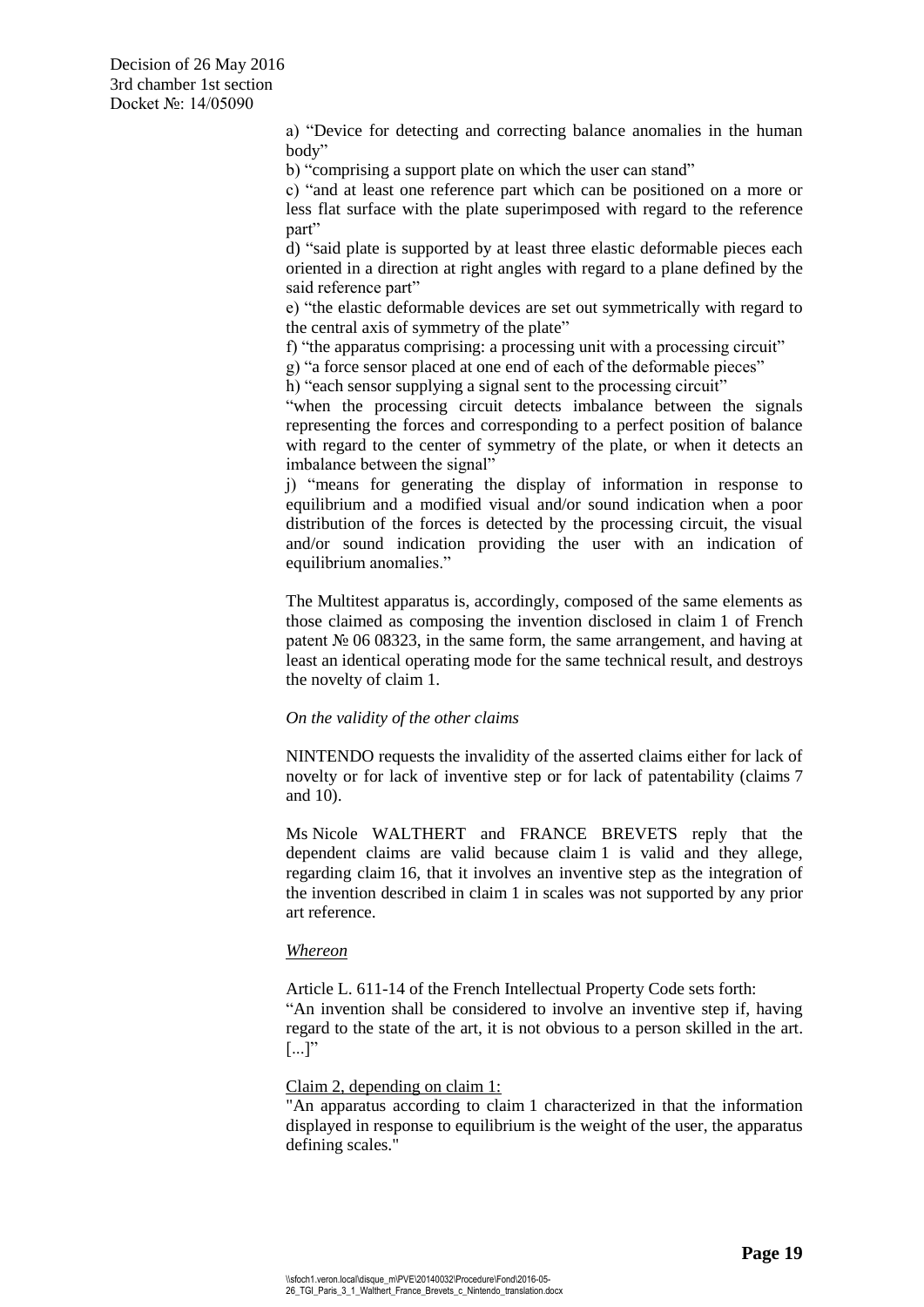No inventive step can be acknowledged for this claim in the light of the cited prior art references for the very reason that the force sensors can very easily give this additional information, which does not contribute to solving the problem that the invention wishes to solve.

Furthermore, the Multitest apparatus displays the weight.

Even if this measurement is only indicative (at  $+/-1$  kg) and only confirms the proper operation of the pressure sensors, the collection of the information on the weight is performed by the Multitest apparatus.

Displaying the user's weight to announce that the equilibrium position has been reached is an arbitrary choice. There is no technical reason for indicating equilibrium in this way.

It will be recalled that the Carlucci patent discloses scales and the claimants refuted the relevance of this prior art reference on the grounds that it only covers scales.

The dependent claim 2 is, consequently, invalid for lack of novelty.

## The dependent claim 3:

"Device according to claim 2 comprising:

\*a module detecting disequilibrium including the said processing circuit to detect, by comparison, from the data of the sensors received by the processing unit, a poor distribution of the forces detected by each sensor; and

\*an interface for controlling the display means for modifying the display when a poor distribution of the forces is detected by the detection module."

The apparatus described by claim 3 depends on claim 2, which relates to scales that display the user's weight only if the user is in equilibrium.

This claim 3 is only an explanation without novelty of the detection system associated with the information circuit, as the presence of an interface is necessary.

Claim 3 is invalid for lack of inventive step.

## The dependent claim 7:

"An apparatus according to claim 3 alone or combined with any one of claims 4 to 6, in which the said control interface displays the total weight of the user of the scales in response to the issue by the detection module of information representative of a detection of equilibrium."

As claims 4 and 6 are not asserted and claim 7 is dependent thereon, the appraisal of its validity will only be in light of claim 3.

It appears that displaying the weight after the detection module has detected equilibrium does not involve an inventive step regarding the problem that the invention wishes to solve; finally, the very design of the invention and the features defined in claim 1 mean that the calculation of the weight will necessarily be made thanks to an algorithm, which will calculate it according to the information collected to detect disequilibrium and the arrival at the equilibrium point.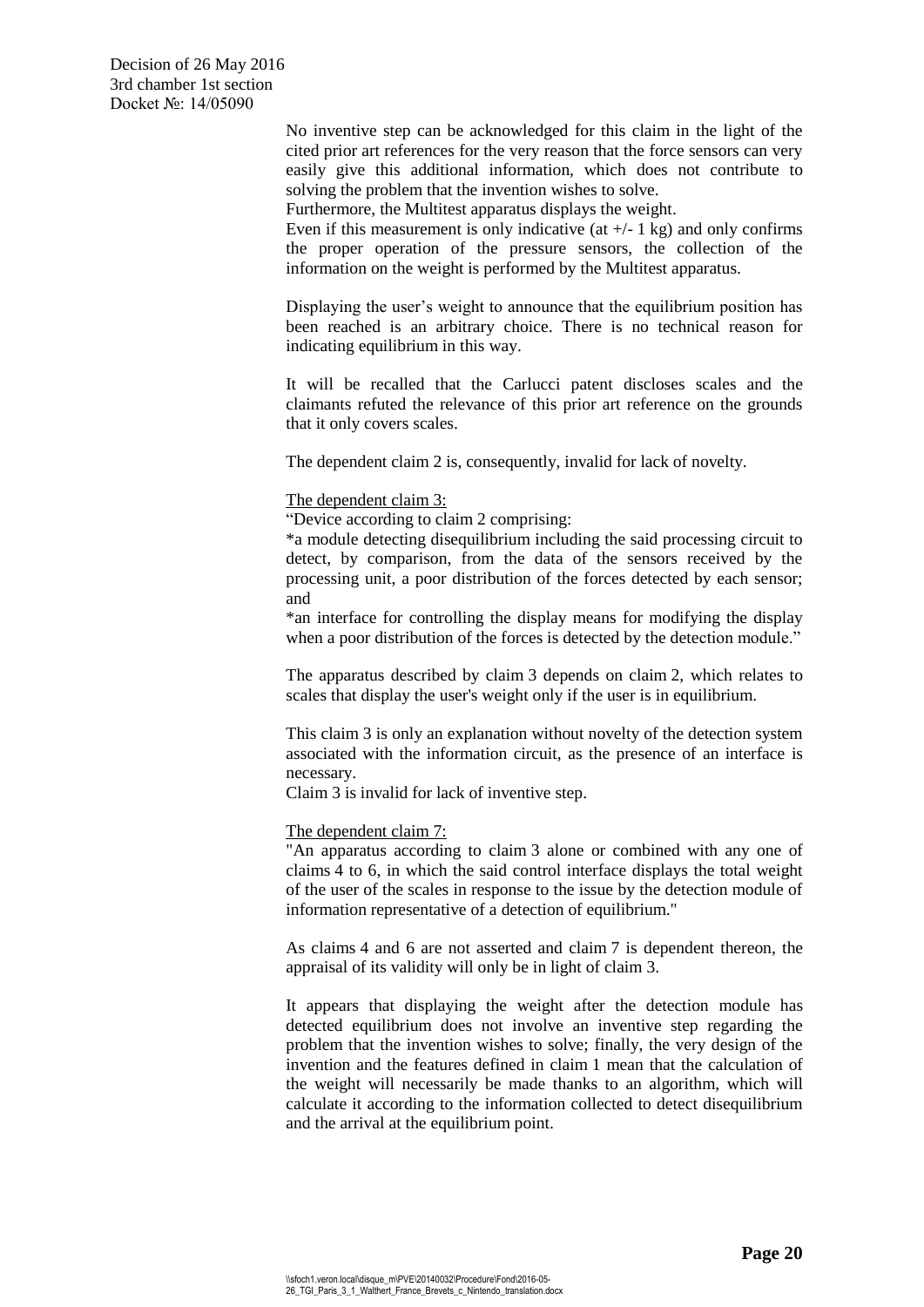> No inventive step appears in this claim and there no additional technical effect is required to calculate weight through a software program based on already collected information on the user's equilibrium.

> This claim is also invalid for lack of inventive step without it being necessary to rule on its patentability.

#### The dependent claim 8:

"Device according to claim 7 comprising four deformable and elastic pieces each aligned vertically with one of the feet."

No element makes it possible to appraise in what having at least 4 deformable members rather than 3 involves an inventive step in light of the aim pursued by the invention.

# The dependent claim 9:

"Device according to claim 7 or 8 in which the force sensors are set out in the four corners of the plate and at least one of vertical piece connected to the reference part is placed in the case in order to limit the deflection of the plate supported by deformable pieces."

This claim has two characteristics: on the one hand, the layout of the force sensors already disclosed in claim 1 and, on the other, the presence of a piece designed to limit the displacement of the plate.

The deflection is the amplitude of the movement of a mobile piece with respect to its position at rest.

According to the user's manual of the Multitest apparatus, it has an abutment limiting the lowering of the plate comprising the sensors. This abutment was, furthermore, mentioned in a presentation displayed during the conference which took place in Toulouse on 24 and 26 March 2006.

It is composed of the cylindrical element placed at the level of the pneumatic cylinders between the plate and the lower frame, which limits the displacement of the plate.

Therefore, the Multitest device discloses a vertical member, that is, the abutment placed at the level of the Multitest pneumatic cylinder, itself connected to a reference system element, that is, the lower frame of Multitest, to limit the displacement of the plate.

The dependent claim 9 is, consequently, invalid for lack of novelty.

## The dependent claim 10:

"Device according to claim 3 alone or combined with one of the claims 4 to 9 in which the in balance detection module has a predetermined detection threshold so that a difference between the smallest and the biggest of the measured forces, remaining less than the threshold, does not allow an imbalance to be detected."

No inventive step appears in this claim and there is no additional technical effect in the calculation of the threshold and ceiling values, which are only data processed with a software program based on user equilibrium information that was already collected.

This claim is also invalid for lack of inventive step without it being necessary to rule on its patentability.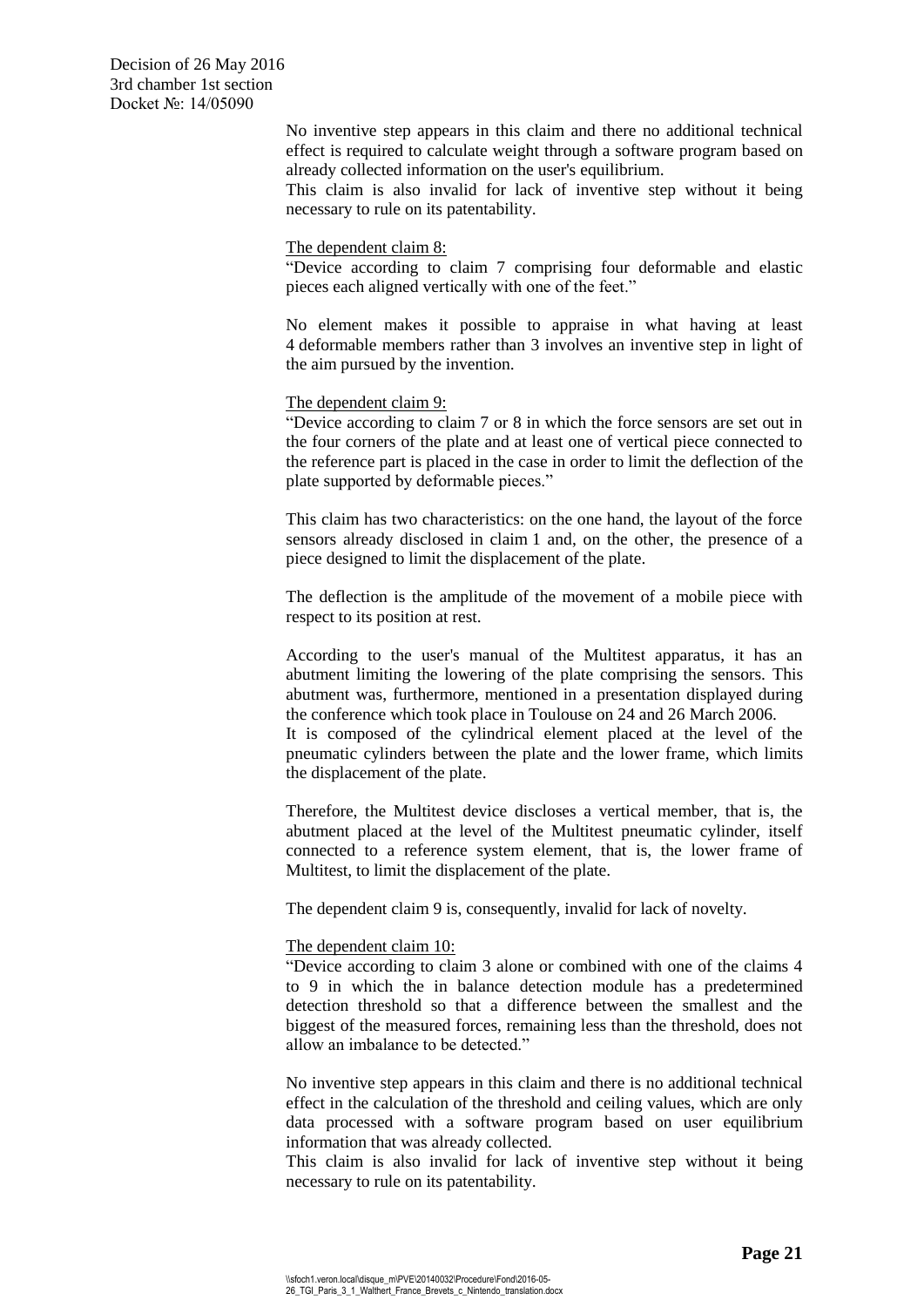The dependent claim 12:

"Device according to one of the claims 1 to 11 in which the force sensor is a variable electric resistance sensor."

The force sensors with a variable electrical resistance are known and the specification of this only feature reveals no inventive step.

#### The dependent claim 14:

"Device according to one of claims 1 to 13 in which the plate supports marking elements for the positioning of the 2 feet which marking elements comprise at least one centerline with respect to the two force sensors."

This specification is known from the prior art and provides no technical effect: it is only a practical specification.

This claim is also invalid for lack of inventive step.

#### The dependent claim 15:

"An apparatus according to one of claims 1 to 13 comprising a short distance

communications interface for transmitting data to a freely mobile display device relatively to the rest of the apparatus."

According to this claim, the display unit can be independent from the remainder of the device. This additional feature is already known; it is, consequently, not novel as the Multitest apparatus has already an electronic module for the connection with the host computer, which is a communications interface to transmit the data collected by the pressure sensors to a computer, then to a display means.

Moreover, this additional feature provides no particular technical effect so that this claim is also invalid for lack of novelty and inventive step.

The main claim 16 is a process claim; it is drafted as follows:

"A method for integrating into scales with a plate and a visual and/or sound indication of the weight, a function for detecting equilibrium anomalies of the human body, **characterized in that** it comprises:

\*a step for symmetrically distributing the force sensors relatively to a central axis of symmetry of the plate of the scales;

\*a step for associating with each of the force sensors a deformable member so that a portion of the plate and the associated sensor are supported along an upward direction;

\*a step for connecting to the sensors a comparison module for detecting the distribution of the forces; and

\* a step for integrating an interface for controlling the weight indication means to generate a modified visual and/or sound indication when a poor distribution of the forces is detected by the detection module, the modification providing the user with an indication of equilibrium anomalies."

Accordingly, the combination that is the subject matter of claim 16 has 5 distinct characteristics.

a) "A method for integrating into scales with a plate and a visual and/or sound indication of the weight, a function for detecting equilibrium anomalies of the human body"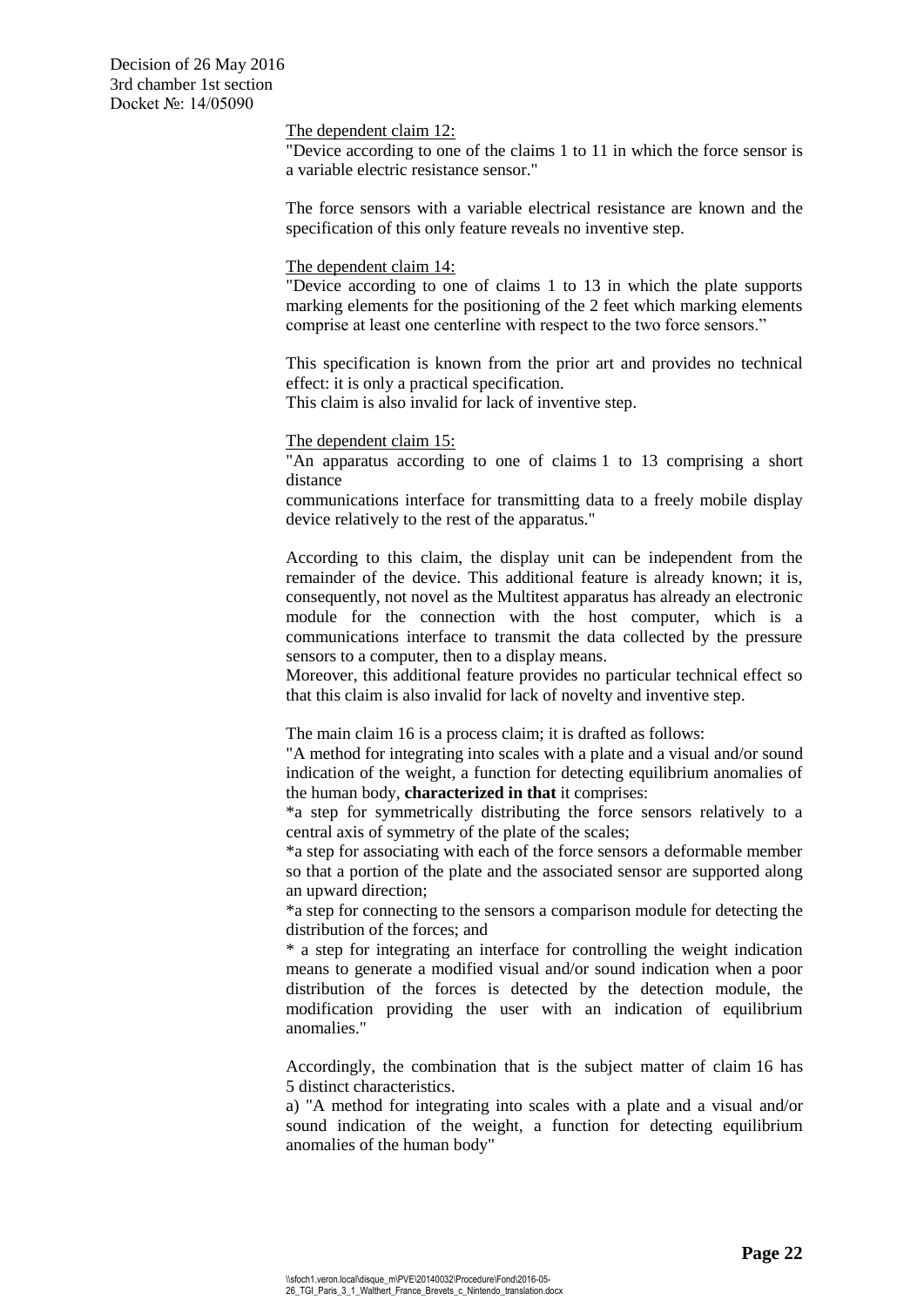b) symmetrically distributing the force sensors relatively to a central axis of symmetry of the plate of the scales"

c) "a stage of association with each of the force sensors of a deformable piece to support, in an ascending direction, part of the plate and of the associated sensor"

"a stage of connection to the sensors of a comparison module to detect the distribution of the forces"

e) "a step for integrating an interface for controlling the weight indication means to generate a modified visual and/or sound indication when a poor distribution of the forces is detected by the detection module, the modification providing the user with an indication of equilibrium anomalies."

The process covered by this claim relates to the assembly in four steps of the elements of the scales covered by claims 1 to 14.

These elements concerning scales were known to the person skilled in the art over the apparatus covered by Ms WALTHERT's application for a certificate of addition № 89 06707.

Integrating the features of claim 1 in scales reveals no inventive step for the very reason that the Multitest apparatus already offered the possibility of displaying the weight; no inventive step is necessary in light of what was already said above to integrate into scales the features of the invention as described in claim 1.

The process covered by claim 16 of French patent  $\mathcal{N}$  06 08323, of which Ms WALTHERT and FRANCE BREVETS are co-owners, lacks novelty or, in any case, inventive step.

Accordingly, the claims asserted by Ms Nicole WALTHERT and FRANCE BREVETS against NINTENDO are invalid for lack of novelty or inventive step.

As a result, as they have no right and, accordingly, no standing to sue, the action for infringement brought against NINTENDO by Ms Nicole WALTHERT and FRANCE BREVETS will be held inadmissible.

## *On the counterclaims*

NINTENDO lodges a claim for damages by reason of the disparagement suffered because Ms Nicole WALTHERT stated in the press that NINTENDO was liable for theft, a fault that may harm this company, for which she is liable, and because FRANCE BREVETS carried out, for a whole day, a *saisie-contrefaçon* in one of the main points of sale of the Wii consoles and that it multiplied by forty the amounts claimed in respect of the infringement, entailing excessive efforts devoted to its defence to resist the disproportionate claims and measures inspired by FRANCE BREVETS, by requiring internal resources to be diverted, for these needs, from their usual assignment.

It adds that FRANCE BREVETS distorted competition in this way.

Ms Nicole WALTHERT replies that only articles from the newspaper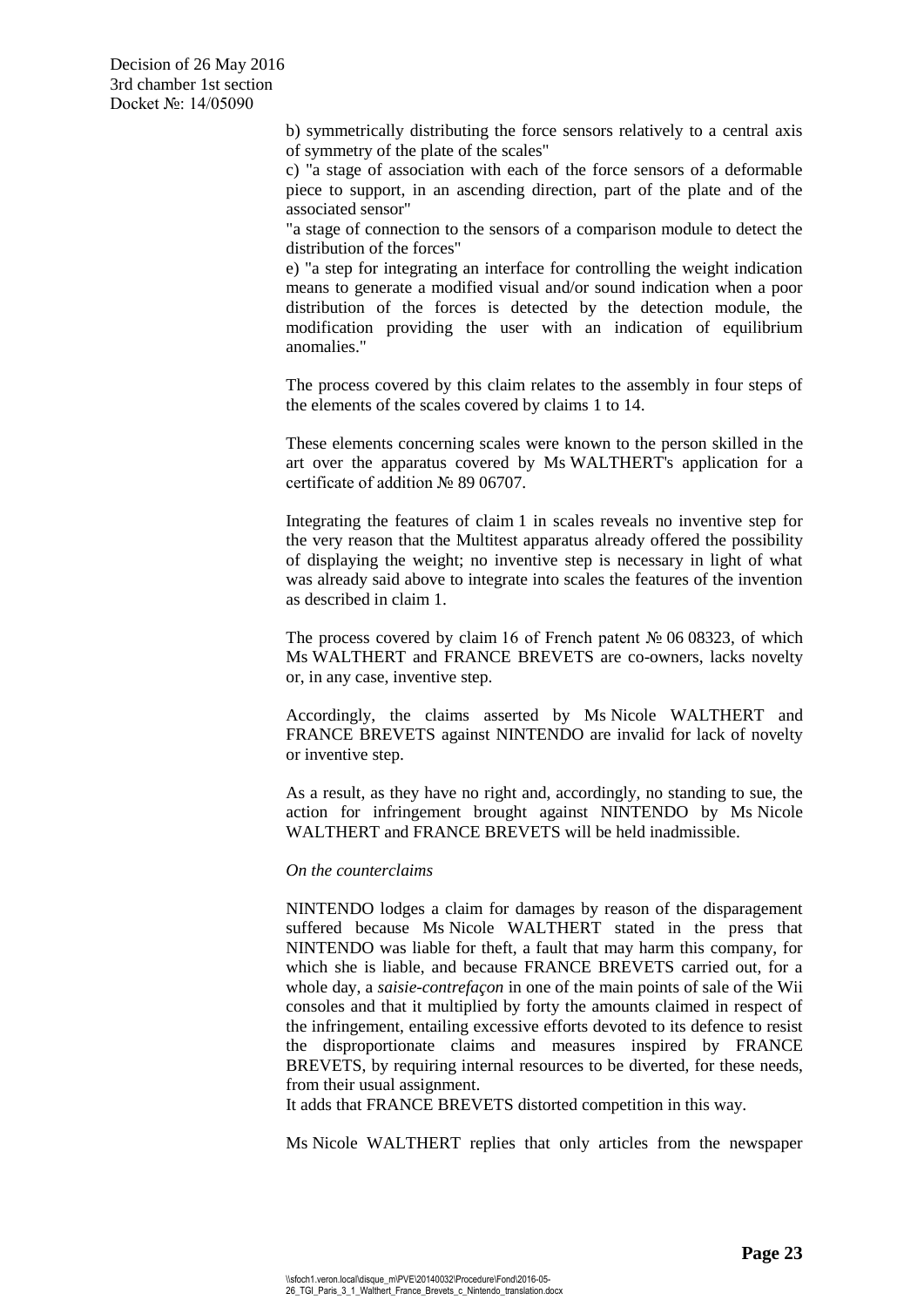Figaro are mentioned and that the notion of disparagement applies to relationship between competing economic agents, that she ceased any activity and is not competing with NINTENDO; that she only replied to the interest expressed by a few journalists by mentioning her career, her inventions, her victory in the Lépine competition and her helplessness in the face of the lack of credit for her invention, but by clearly indicating that she only expressed her point of view and never suggested that the case had been judged.

FRANCE BREVETS disputes that it committed a fault by carrying out a *saisie-contrefaçon* and argues that NINTENDO does not demonstrate that it suffered damage therefrom.

It adds that NINTENDO characterises no State aid incompatible with the internal market within the meaning of Article 107 of the Treaty on the Functioning of the European Union and does not give a legal basis to its claim.

## *whereon*

The exercise of a court action is, in principle, a right and degenerates into an abuse, which may give rise to damages, only in the case of malice, bad faith or gross error equivalent to intentional fault, on the basis of Article 1382 of the French Civil Code.

In the present case, NINTENDO does not explain in what the *saisiecontrefaçon*, which was authorised by a presidential order and of which it does not claim the nullity, would have harmed its image while only one *saisie-contrefaçon* was authorised and carried out over a relatively short time.

This claim will be dismissed.

In the same way, NINTENDO does not argue that the aids granted by FRANCE BREVETS are incompatible with the internal market within the meaning of Article 107 of the Treaty on the Functioning of the European Union; without specifying the legal basis, they reproach FRANCE BREVETS for having chosen to support Ms Nicole WALTHERT to grant her an aid provided for in the national texts.

It disputes, accordingly, the choice made by FRANCE BREVETS, but without explaining in what this choice distorts competition and in favour of which competitors.

As a result, NINTENDO's claim for damages will be dismissed.

Regarding the disparaging words pronounced by Ms Nicole WALTHERT to the press, she does not dispute that she replied to journalists and that her words appeared in newspapers like Le Figaro.

Contrary to Ms Nicole WALTHERT's arguments, the disparaging words said by a person who is not in competition with the person harmed by these words, may be acts of unfair competition and entail compensation.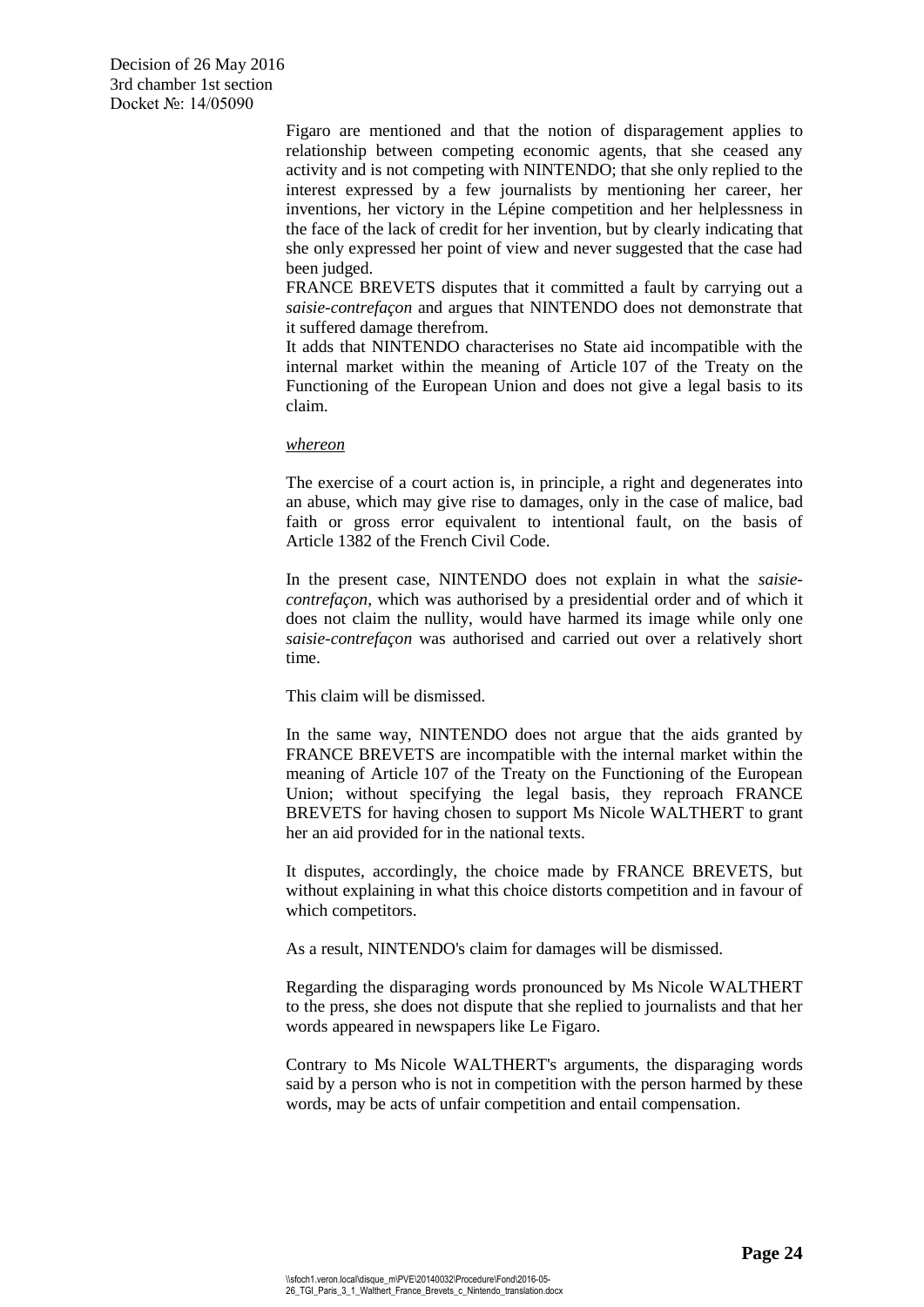NINTENDO produces in court articles published on the website of the OBS on 30 August 2013, written by Ms Marie Soulez, attorney-at-law, on the website of larep.fr on 6 August 2013, written by Alexandre Charrier, and an article published in Le Figaro on 28 August 2013, written by Sophie Boutboul, and reproaches Ms Nicole WALTHERT for having said that NINTENDO had stolen her baby and her idea and was playing with time due to her age.

It should be noted that the article published on the website larep.fr is written in careful terms and Ms Nicole WALTHERT is not alleged to have said denigrating words; it summarises her work on a plate named Bull-test since 1985 and the development of this product, which does not find industrial application until ultra-soft pressure sensors are suited to it and the proceedings before the EPO and the *tribunal*, and announces only in its title that "Ms Nicole WALTHERT accuses NINTENDO of having infringed her inventions".

This announcement is not disparagement, but information given by a newspaper to readers.

The article published on the website L'Obs is equally neutral and uses the conditional in the title "*Nintendo allegedly violated a patent for the Wii Fit: let's wait before speaking of infringement".* No statement by Ms Nicole WALTHERT is quoted.

The article in Le Figaro is also written in neutral terms and does not mention the terms accused by NINTENDO. It also reports the work under the title "the court action of a physiotherapist against NINTENDO ". It is only written that Ms Nicole WALTHERT considers that "NINTENDO is playing with time, they know that I was born in 1938".

This only allegation cannot be considered as a disparaging statement and expresses only the claimant's personal opinion on what may appear to a non-professional of law to be procedural intricacies.

The bailiff's report drafted on 30 August 2013 establishes only, from a targeted research on Google.fr, that the aforementioned articles were repeated on social networks, including dailymotion, which does not demonstrate any additional act of disparagement against Ms Nicole WALTHERT.

This claim for damages is, consequently, ill-founded for the very reason that the claimants produce in court an article published in August 2008 in Le Figaro.fr mentioning trials in the United States regarding the Wii, a company named Lillcrest Labs reproaching the use without licence of 3 patents on game pads and an interface, which establishes that the launch of the Wii provoked disputes on patent rights.

Finally, NINTENDO does not demonstrate that it had to make particularly hard or disproportionate efforts compared to those usually made for an action for patent infringement so that this claim for damages will be dismissed.